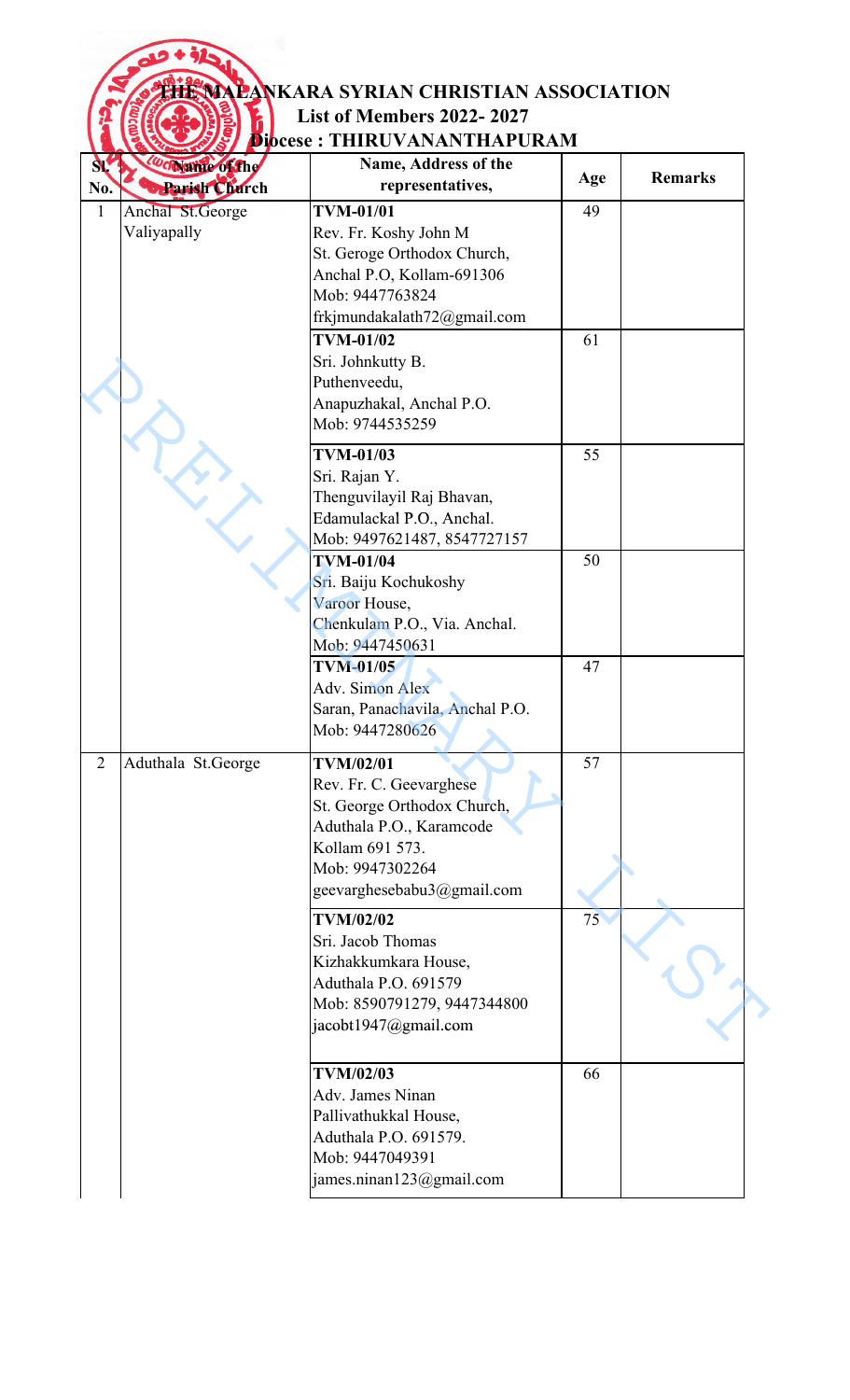|                |                          | <b>TVM/02/04</b>                      | 71 |  |
|----------------|--------------------------|---------------------------------------|----|--|
|                |                          | Sri. K. George                        |    |  |
|                |                          | Vasanthvihar,                         |    |  |
|                |                          | Aduthala P.O. 691579.                 |    |  |
|                |                          | Mob: 9447070499, 8921539639           |    |  |
|                |                          | gerogekvarinjam@gmil.com              |    |  |
| $\overline{3}$ | Aduthala St.Johns Puthen | <b>TVM/03/01</b>                      | 60 |  |
|                |                          |                                       |    |  |
|                |                          | Rev. Fr. Varghese Kunjukunju          |    |  |
|                |                          | ThundilAnugraha,                      |    |  |
|                |                          | Nallila P.O, Kollam - 691 515         |    |  |
|                |                          | Mob: 9447429088                       |    |  |
|                |                          | frvarghesekk@gmail.com                |    |  |
|                |                          |                                       |    |  |
|                |                          | <b>TVM/03/02</b>                      | 39 |  |
|                |                          |                                       |    |  |
|                |                          | Sri. Santhosh P. Thomas               |    |  |
|                |                          | Pallivathukkal Puthenveedu,           |    |  |
|                |                          | Aduthala P.O., Karamcodu.             |    |  |
|                |                          | Mob: 9495554017                       |    |  |
|                |                          | santhoshpallivathukkal@gmail.com      |    |  |
|                |                          | <b>TVM/03/03</b>                      | 59 |  |
|                |                          | Sri. J. Mamachen                      |    |  |
|                |                          |                                       |    |  |
|                |                          | Kunnuvila Pthen Veedu,                |    |  |
|                |                          | Aduthala P.O.,                        |    |  |
|                |                          | Karemcode, Kollam 691579.             |    |  |
|                |                          | Mob: 7736567690                       |    |  |
| $\overline{4}$ | Adichanalloor            | <b>TVM-04/01</b>                      | 42 |  |
|                | Mar Behanan              | Rev. Fr. Jacob C Philip               |    |  |
|                |                          | Vicar, St. Behanan's                  |    |  |
|                |                          | Orthodox Church                       |    |  |
|                |                          |                                       |    |  |
|                |                          | Adichanalloor P.O.,                   |    |  |
|                |                          | Kollam 691573                         |    |  |
|                |                          | Mob: 9446973967                       |    |  |
|                |                          | frjcp8@gmail.com                      |    |  |
|                |                          | <b>TVM-04/02</b>                      | 53 |  |
|                |                          | Sri. Lal Lukose                       |    |  |
|                |                          |                                       |    |  |
|                |                          | Rose Villa, Adichanalloor,            |    |  |
|                |                          | Kollam 691573.                        |    |  |
|                |                          | Mob: 9496131284                       |    |  |
|                |                          | <b>TVM-04/03</b>                      | 64 |  |
|                |                          | Sri. G. George                        |    |  |
|                |                          | Joji Villa, Adichanalloor,            |    |  |
|                |                          |                                       |    |  |
|                |                          |                                       |    |  |
|                |                          | Kollam 691573.                        |    |  |
|                |                          | Mob: 9895258275                       |    |  |
|                |                          |                                       |    |  |
|                |                          | <b>TVM-04/04</b>                      | 55 |  |
|                |                          | Sri. K. Johnson                       |    |  |
|                |                          | Punnavilathazhiyil (Nichu Bhavan),    |    |  |
|                |                          |                                       |    |  |
|                |                          | Adichanalloor,                        |    |  |
|                |                          | Kollam 691573.                        |    |  |
|                |                          | Mob: 9544769982                       |    |  |
|                | Alamcherry St.Mary's     | <b>TVM-05/01</b>                      | 42 |  |
|                |                          | Rev. Fr. Varghese Abraham             |    |  |
|                |                          | St. Marys Orthodox Chdurch,           |    |  |
|                |                          |                                       |    |  |
| 5              |                          | Alancherry, Karukone P.O.,            |    |  |
|                |                          | Alancherry 691306.<br>Mob: 9495630676 |    |  |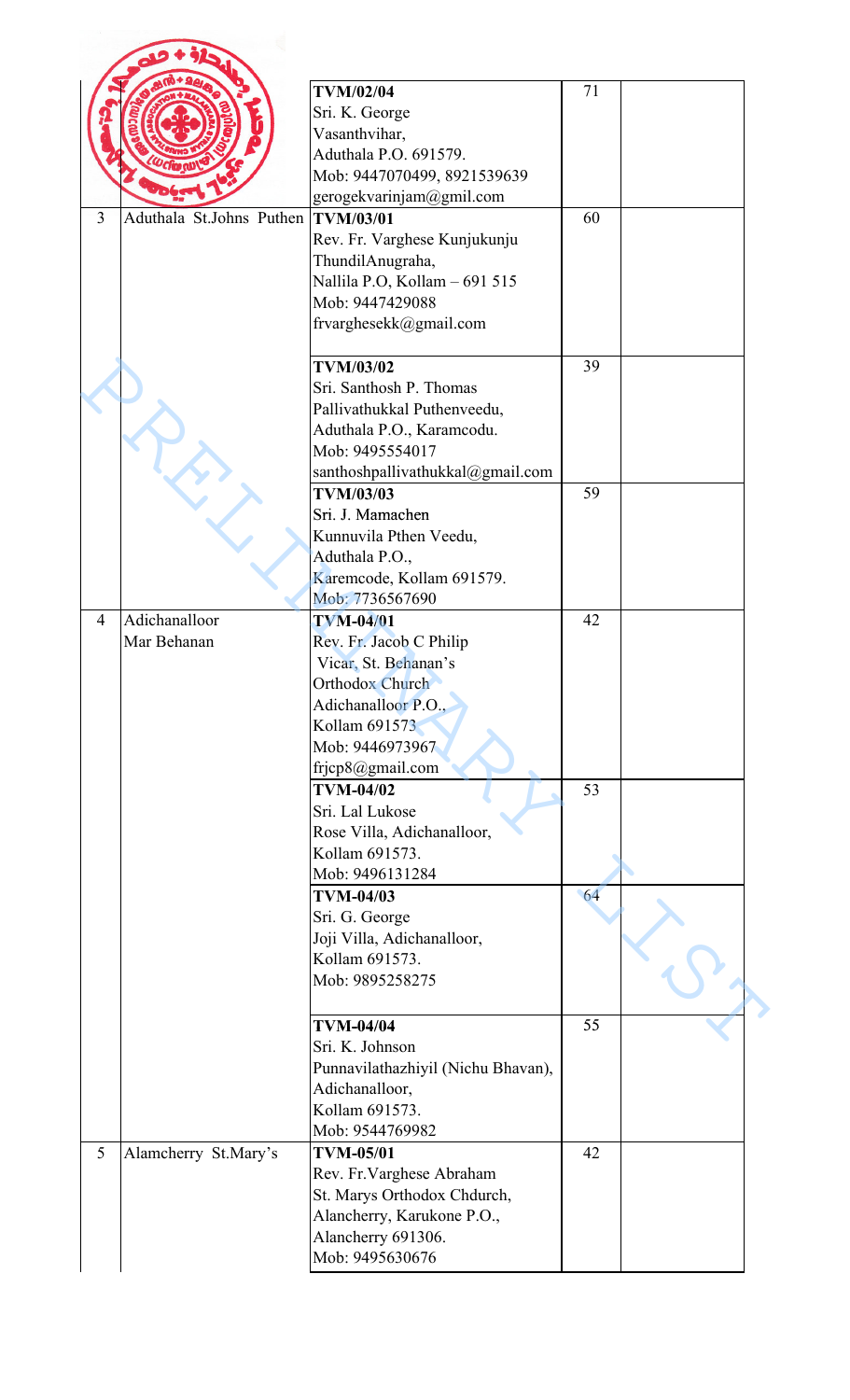|        |                        | <b>TVM-05/02</b>                                  | 23 |  |
|--------|------------------------|---------------------------------------------------|----|--|
|        |                        | Sri. Ajomon V.                                    |    |  |
|        |                        | Bharathipuram P.O.,                               |    |  |
|        |                        | Pathadi 691312.                                   |    |  |
|        |                        | Mob: 9605853616                                   |    |  |
|        |                        | ajomonvarghese02@gmail.com                        |    |  |
|        |                        | <b>TVM-05/03</b>                                  |    |  |
|        |                        | Sri. Bency P. Mathew                              |    |  |
|        |                        | Pratheesh Bhavan,                                 |    |  |
|        |                        | Eroor P.O., Alancherry.                           |    |  |
|        |                        | Mob: 9946173978                                   |    |  |
|        |                        | dimalbency@gmail.com                              |    |  |
|        |                        | <b>TVM-05/04</b>                                  |    |  |
|        |                        | Sri. Visal V. Mathew                              |    |  |
|        |                        |                                                   |    |  |
|        |                        | Thoppil Villa., Alancherry,<br>Eroor P.O. 691312. |    |  |
|        |                        |                                                   |    |  |
|        |                        | Mob: 9746253256                                   |    |  |
|        |                        | dr.visal@gmail.com<br><b>TVM-06/01</b>            |    |  |
| 6      | Alampara St.Gregorious | Rev.Fr. Abraham Alex                              | 30 |  |
|        |                        |                                                   |    |  |
|        |                        | Perethu, Sonu Bhavan                              |    |  |
|        |                        | Anchal P.O., Alapuzhakkal,                        |    |  |
|        |                        | Kollam 691306.                                    |    |  |
|        |                        | Mob: 9746451015                                   |    |  |
|        |                        | sanualex55@gmail.com                              |    |  |
|        |                        | <b>TVM-06/02</b>                                  | 60 |  |
|        |                        | Sri, S.M. Vincent                                 |    |  |
|        |                        | Love Dale, Chirakkonam,                           |    |  |
|        |                        | Parasuvaikkal P.O. 695508.                        |    |  |
|        |                        | Mob: 9495831361                                   |    |  |
|        |                        | vincenttm1961@gmail.com                           |    |  |
| $\tau$ | Ayoor St.Mary's        | <b>TVM-07/01</b>                                  | 47 |  |
|        |                        | Rev. Fr. Mathew Thomas                            |    |  |
|        |                        | St. Marys Orthodox Church, Ayoor                  |    |  |
|        |                        | P.O., Kollam 691 533.                             |    |  |
|        |                        | Mob: 7736125306                                   |    |  |
|        |                        | fr.mathew1975@gmail.com                           |    |  |
|        |                        | <b>TVM-07/02</b>                                  | 30 |  |
|        |                        | Sri. Joby T. Lal                                  |    |  |
|        |                        | Varpuzayil House,                                 |    |  |
|        |                        | Ayoor P.O., Kollam 691533.                        |    |  |
|        |                        | Mob: 9446608976, 8848308757                       |    |  |
|        |                        | jobytlal@gmail.com                                |    |  |
|        |                        |                                                   |    |  |
|        |                        | <b>TVM-07/03</b>                                  | 42 |  |
|        |                        | Sri. Lalu Varghese                                |    |  |
|        |                        | Madathilazhikathu House,                          |    |  |
|        |                        |                                                   |    |  |
|        |                        | Poizedom P.O.,                                    |    |  |
|        |                        | Chadayamangalam 691534.<br>Mob: 9633816100        |    |  |
|        |                        |                                                   |    |  |
|        |                        |                                                   |    |  |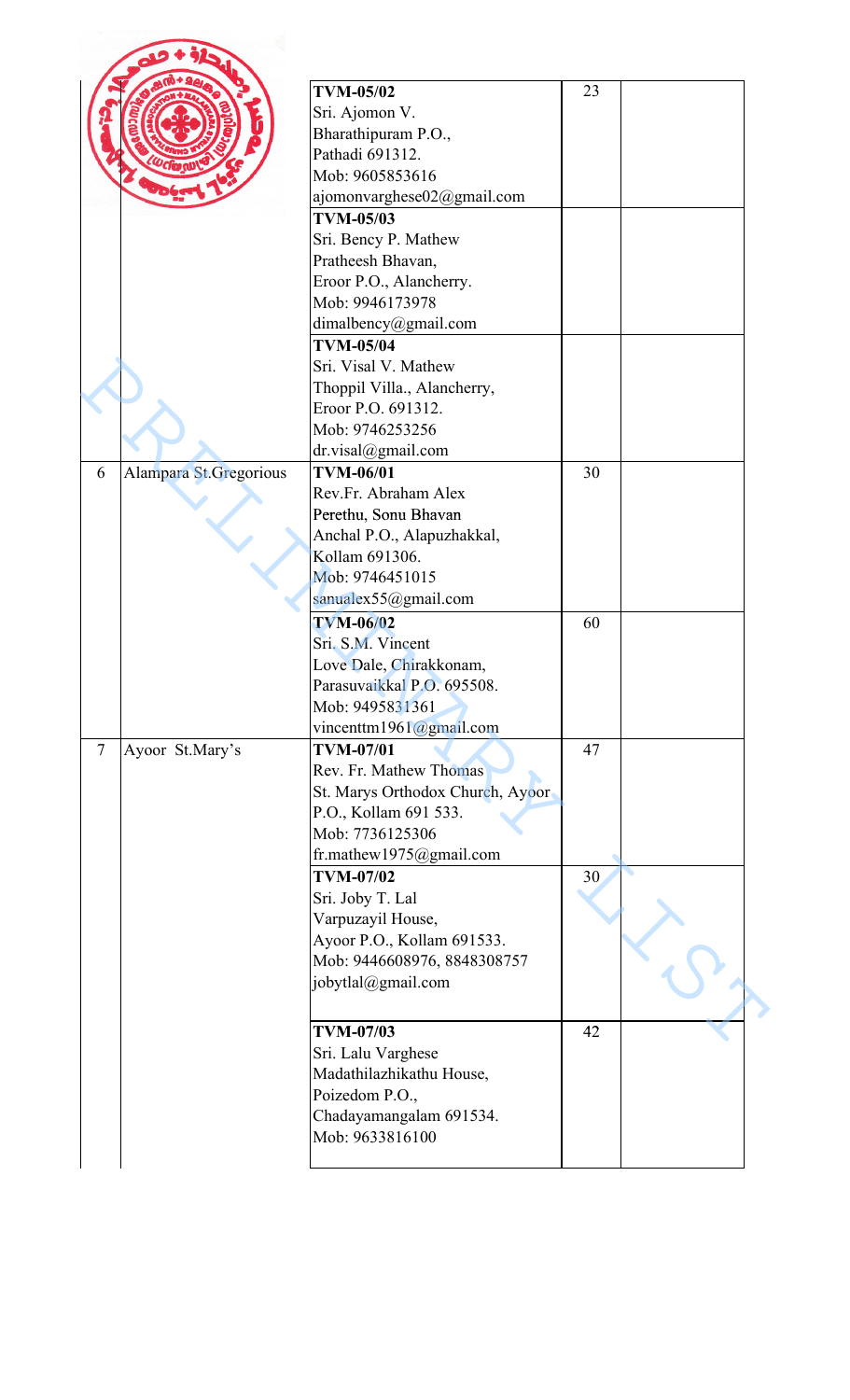|    |                           | <b>TVM-07/04</b><br>Sri. Philip Johnson<br>Mulayara Veedu,<br>Ayoor P.O., Kollam 691533.<br>Mob: 9447502945<br>philipmuloyara@gmail.com                                                                             | 46 |  |
|----|---------------------------|---------------------------------------------------------------------------------------------------------------------------------------------------------------------------------------------------------------------|----|--|
| 8  | <b>Attingal St.George</b> | <b>TVM-08/01</b><br>Rev.Fr. Ninan C.V.<br>St. Thomas Orthodox Church<br>Kumarapuram,<br>Medical College P.O<br>Thiruvananthapuram 695011<br>Mob: 9447622254, 9645412923<br>ninancv23@gmail.com                      | 35 |  |
|    |                           | <b>TVM-08/02</b><br>Sri. Prince George Mathew<br>Manakoottathil,<br>New Fire Station Road,<br>Shastri Junction,<br>Kollam 691001.<br>Mob: 9847072729                                                                | 57 |  |
| 9  | Channapetta St.Mary's     | <b>TVM-09/01</b><br>Rev. Fr. Josie John<br>St. Mary's Orthodox Church<br>Channapetta P.O. Via Anchal,<br>Kollam - 691 311<br>Mob: 9447789088<br>fr.josiejohn@gmail.com                                              | 42 |  |
|    |                           | <b>TVM-09/02</b><br>Sri. L. Georgekutty<br>Siby Cottage,<br>Channapetta P.O., Via Anchal,<br>Kollam 691311.<br>Mob: 9048801535<br>sibigeorgeaxs@gmail.com                                                           | 72 |  |
| 10 | Chathanoor St.George      | <b>TVM-10/01</b><br>Rev. Fr. Sam Kanjickal<br>Kanjickal Grace Bhavan,<br>Mukkola (E), Latha Nagar,<br>Kallayam P.O., Ambyvalley,<br>Trivandrum 695043.<br>Mob: 9447089078<br>9995581990<br>frsamkanjickal@gmail.com | 60 |  |
|    |                           | <b>TVM-10/02</b><br>Dr. Alex Philip Vettikat<br>Thazhan, Chathannoor P.O.<br>Kollam 691572.<br>Mob: 9447252120<br>alexphiliph@gmail.com                                                                             | 48 |  |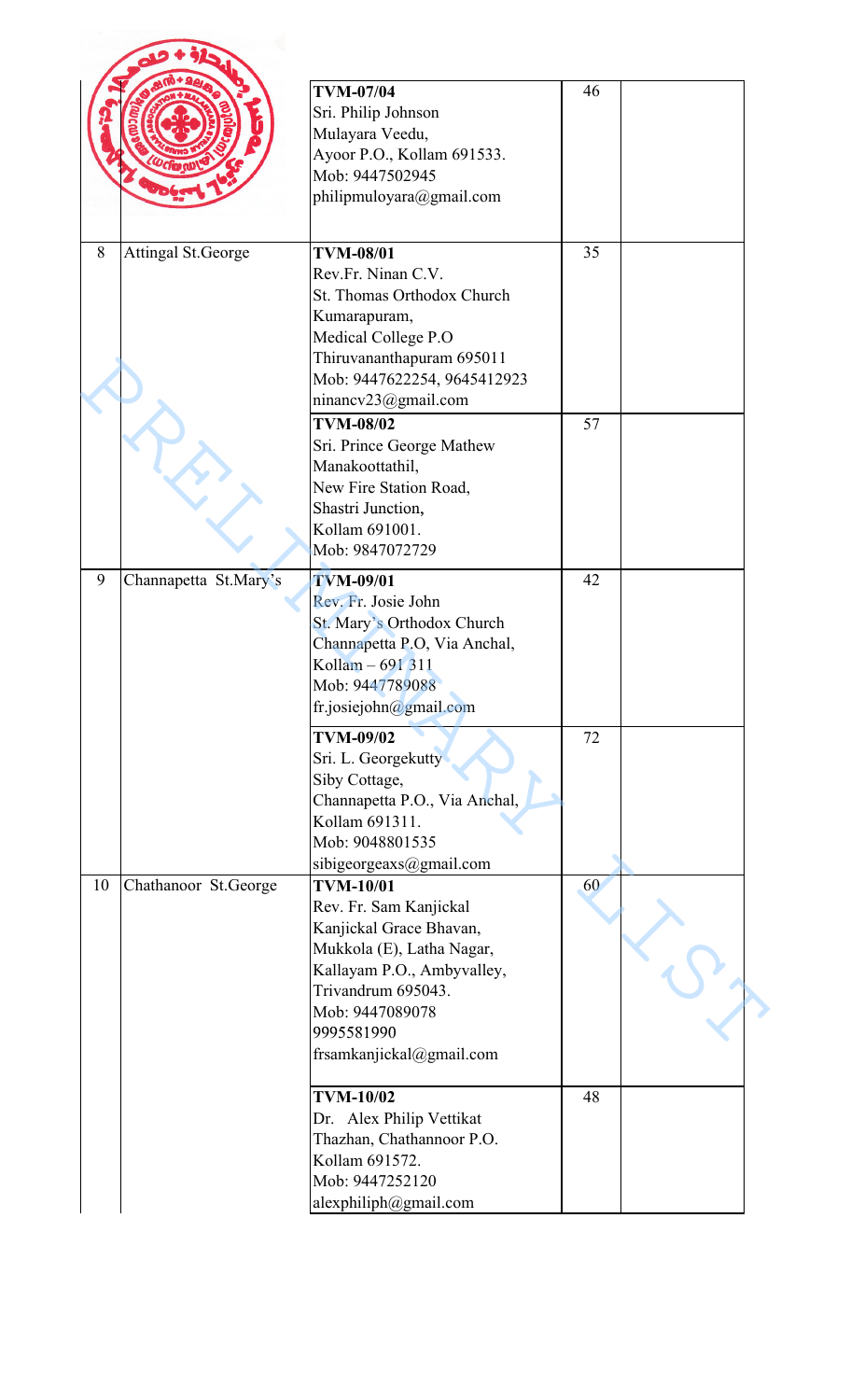|    |                     | <b>TVM-10/03</b><br>Sri. Mathewkutty M.G.<br>Vilayil Veedu, Eram,<br>Chathannoor P.O.,<br>Kollam 691572.<br>Mob: 9526025151                                                                                                                                             | 59 |  |
|----|---------------------|-------------------------------------------------------------------------------------------------------------------------------------------------------------------------------------------------------------------------------------------------------------------------|----|--|
|    |                     | <b>TVM-10/04</b>                                                                                                                                                                                                                                                        | 55 |  |
|    |                     | Sri. Rajeev P. Varghese<br>Parakettil, Eram,<br>Karamkode P.O,<br>Kollam 691579.<br>Mob: 9633338651                                                                                                                                                                     |    |  |
|    |                     | rajeevpvarghese@gmail.com<br><b>TVM-10/05</b>                                                                                                                                                                                                                           | 52 |  |
|    |                     | Sri. Saimon K.V.<br>Kunnuvila Shinevilla,<br>Uliyanadu, Karamcode P.O.,<br>Kollam 691579.<br>Mob: 9961411288<br>saimonkv@gmail.com                                                                                                                                      |    |  |
| 11 | Chenkulam St.George | <b>TVM-11/01</b>                                                                                                                                                                                                                                                        | 48 |  |
|    |                     | Rev. Fr. V. K. Thomson<br>VilayilVeedu, Nallila P.O<br>Kollam- 691 515<br>Mob:: 9446422621<br>thomsonachenvk@gmail.com<br><b>TVM-11/02</b><br>Sri. Roy Jacob<br>Koodarappallil Bunglow,<br>Chenkulam P.O.,<br>Oyoor 691510.<br>Mob: 9447042902<br>koodaram56@gmail.cocm | 49 |  |
|    |                     | <b>TVM-11/03</b><br>Sri. Shaji Mathew<br>Reji Vilasom, Chenkulam P.O.,<br>Oyoor 691510.<br>Mob: 9061336294<br>mathewshaji265@gmail.com                                                                                                                                  |    |  |
|    |                     | <b>TVM-11/04</b><br>Sri. Jijo Varghese<br>Karumankottu Pulimoottil Veedu,<br>Chenkulam P.O.,<br>Oyoor 691510.<br>Mob: 9207942317<br>jijochenkulam@gmail.com                                                                                                             | 48 |  |
|    |                     | <b>TVM-11/05</b><br>Sri. Paul T. Jacob<br>Reji Nivas,<br>Chenkulam P.O.,<br>Oyoor, Kottarakkara 691510.<br>Mob: 9447472118                                                                                                                                              | 51 |  |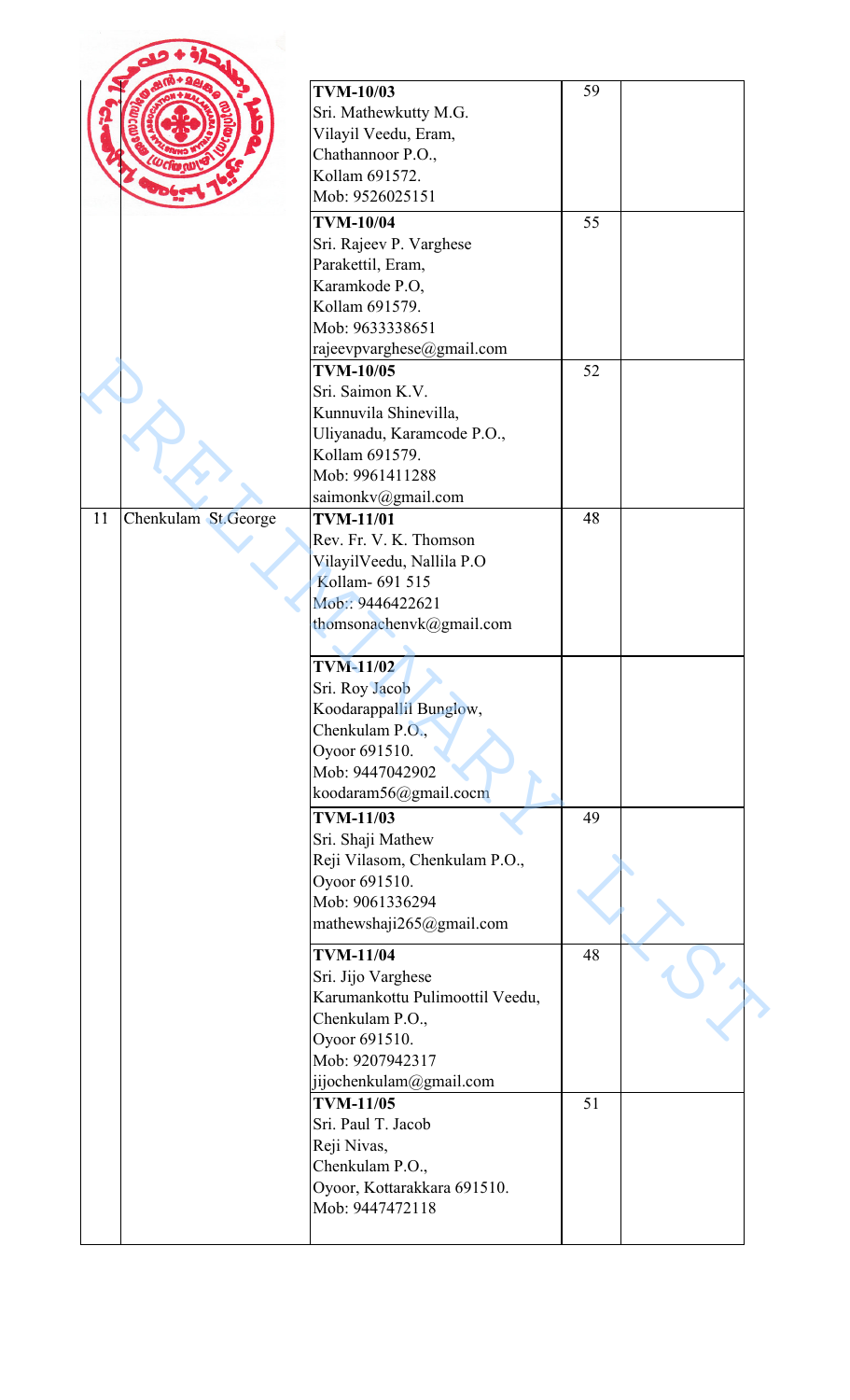| herinakkal St. George        | <b>TVM-12/01</b><br>Rev. Fr. Varghese T Varghese<br>St.George Orthodox Church,<br>Cheruvakkal P.O.,<br>Ayoor, Kollam 691 533.<br>Mob: 9495556736<br>ajianchal01@gmail.com | 39 |  |
|------------------------------|---------------------------------------------------------------------------------------------------------------------------------------------------------------------------|----|--|
|                              | <b>TVM-12/02</b><br>Sri. Babu Varghese<br>Kayathengil Aswathy Bhavan,<br>Cheruvakkal P.O.,<br>Kollam 691533.<br>Mob: 9496410237<br>babuvarghese00848@gmail.com            | 58 |  |
|                              | <b>TVM-12/03</b><br>Sri. P.O. Pappachan<br>Puliyamkunnil Veedu,<br>Chervakkal P.O. 691533.<br>Mob: 9495117503<br>pappachenpuliyamkunnil@gmail.co<br>m                     | 57 |  |
|                              | <b>TVM-12/04</b><br>Sri. James George<br>Kanavil Puthenpurayil,<br>Elamadu P.O.,<br>Ayur Via., Kottarkavila.<br>Mob: 9633212026<br>jameskaanavil12@gmail.com              | 52 |  |
|                              | <b>TVM-12/05</b><br>Sri. Manoj K.<br>Mount Moriah<br>Flat No. 4A, Artech Lake Palace<br>Thoppilkadavu, Kollam.<br>Mob: 9446445566<br>mountmoriacvhews@gmail.com           | 45 |  |
| Chozhiyacode St.Mary's<br>13 | <b>TVM-13/01</b><br>Rev.Fr.Thomas Oommen<br>KulamudiyilCharuvilaVeedu<br>Cheruvackal, Ayoor - 691 533<br>Phone: 9895963043<br>lijulrk333@gmail.com                        | 29 |  |
|                              | <b>TVM-13/02</b><br>Sri. George Thomas K.<br>Kollarakuzhiyil House,<br>Dally P.O., Kuluthupuzha,<br>Kollam 691310.<br>Mob: 9946540230<br>bijodally@gmail.com              | 43 |  |
| 14<br>Ezhamkulam St.Mary's   | <b>TVM-14/01</b><br>Rev.Fr. Mathew Thankachan<br>VMDM Centre,<br>Edamulackal P.O.,<br>Anchal, Kollam 691532.                                                              | 32 |  |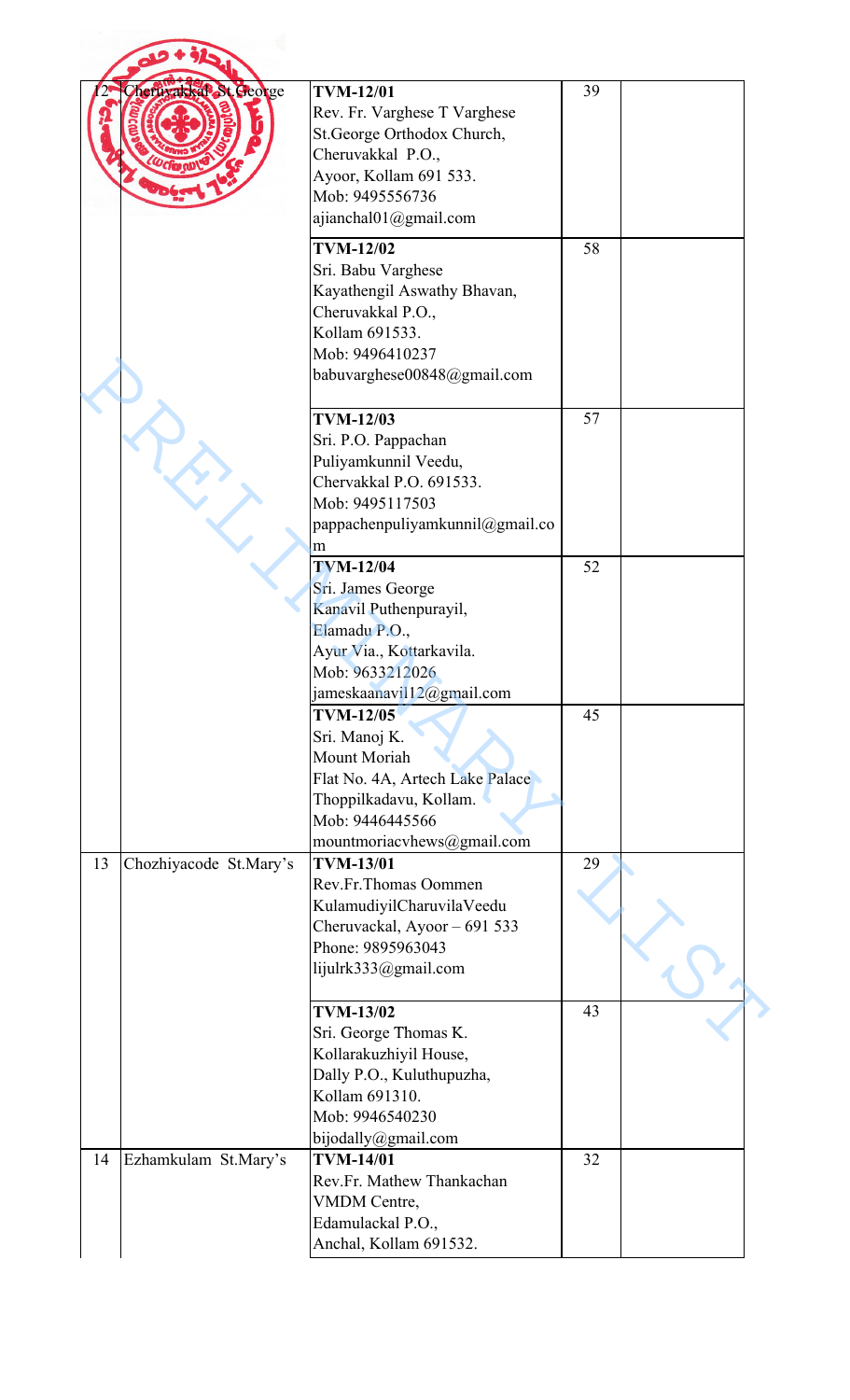|    |                        | <b>TVM-14/02</b><br>Sri. Thomaskutty K.M.<br>Alakunnil Puthen House,<br>Marthandumkara P.O.,<br>Veroor, Kollam 691312.<br>Mob: 8304072665                       | 59 |  |
|----|------------------------|-----------------------------------------------------------------------------------------------------------------------------------------------------------------|----|--|
| 15 | Elamadu St. Thomas     | <b>TVM-15/01</b><br>Rev. Fr. Lukose A.<br>St. Thomas Orthodox Church,<br>Elamadu P.O., Ayoor- 691 533<br>Mob: 9446118315<br>frlukose1981@gmail.com              |    |  |
|    |                        | <b>TVM-15/02</b><br>Sri. Thomas Abraham<br>St. Marys House,<br>Kottakavila, Elamadu P.O.,<br>Ayur 691533, Kollam.<br>Mob: 9447081024                            | 65 |  |
|    |                        | <b>TVM-15/03</b><br>Sri. Lino Varghese<br>Chamakkalayil Veedu,<br>Elamadu P.O.,<br>Kottarakkara 691533.<br>Mob: 9207569058                                      | 32 |  |
| 16 | Kattachel Mar Bersowma | <b>TVM-16/01</b><br>Rev. Fr. Thomas N. A.<br>Mar Barsouma Orthodox Church<br>Kattachal, Chenkulam PO,<br>Oyoor-691510<br>Mob: 9946334123<br>nitheshna@gmail.com | 35 |  |
|    |                        | <b>TVM-16/02</b><br>Sri. M. John<br>V.J. Vilasam,<br>Kummalloor P.O., Kattachal.<br>Mob: 6238239849<br>mjohn230446@gmail.com                                    | 76 |  |
|    |                        | <b>TVM-16/03</b><br>Sri. Y. Thankachan<br>Jessy Cottage, Chenkulam P.O.,<br>Oyoor 691510.<br>Mob: 9645084662                                                    | 65 |  |
|    |                        | <b>TVM-16/04</b><br>Sri. Lalu George<br>Lalu Vilasam<br>Chenkulam P.O.,<br>Oyoor 691510.<br>Mob: 9447084625<br>lalugeorge2017@gmail.com                         | 51 |  |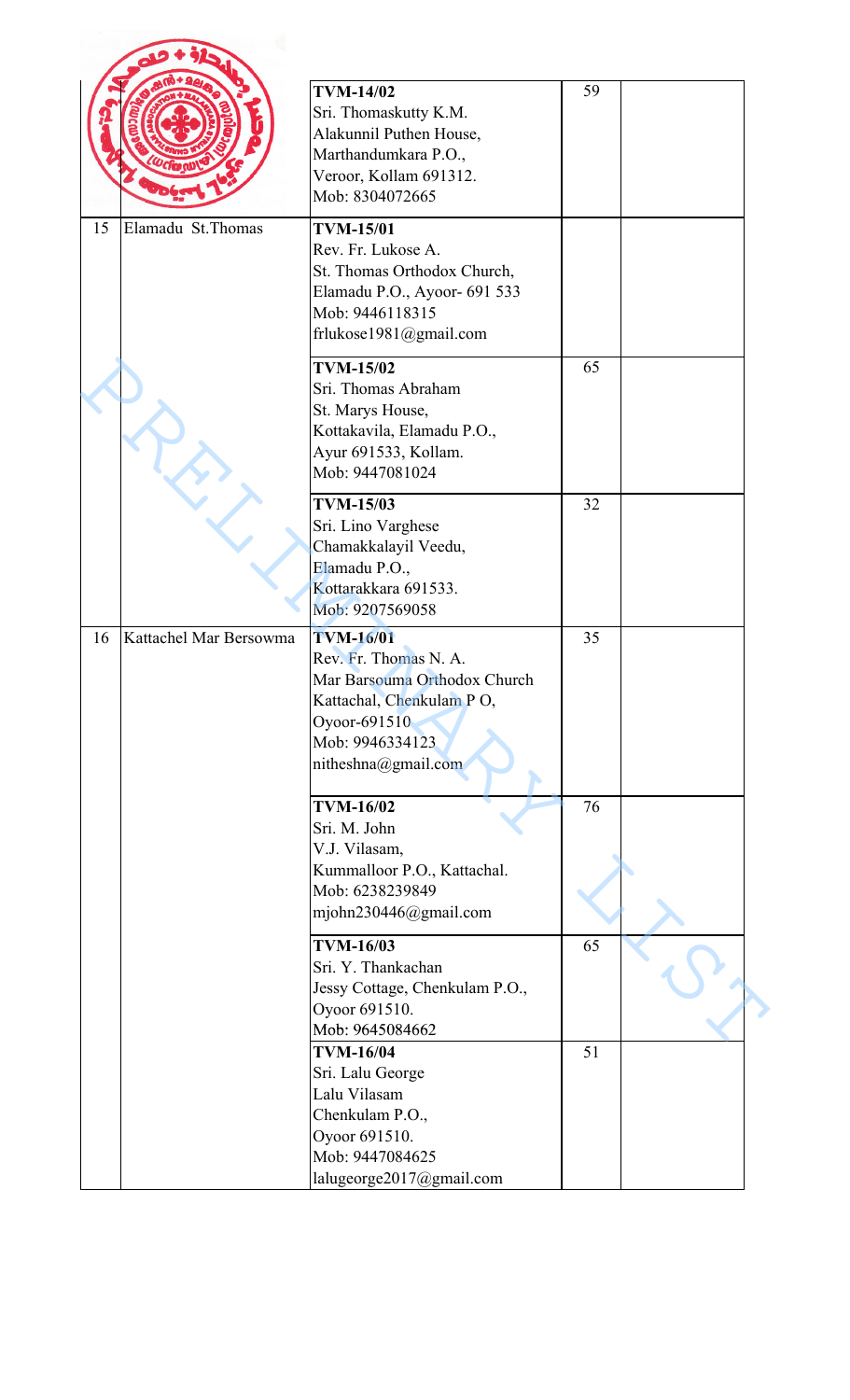| azbakoottala St-Marys & TVM-17/01 | Rev.Fr. Geevarghese Pallivathukkal<br>Pallivathukkal Veedu,<br>Ayur P.O., Kollam 691533.<br>Mob: 9496818694<br>sajanvrajan@gmail.com                                                             | 35 |                      |
|-----------------------------------|--------------------------------------------------------------------------------------------------------------------------------------------------------------------------------------------------|----|----------------------|
|                                   | <b>TVM-17/02</b><br>Sri. Boby Abraham Tharakan<br>Flat #6C, Tower 3, Asset Signature,<br>Menakulam P.O., Kazhakootam,<br>Thiruvananthapuram 695301.<br>Mob: 9746020097<br>bobstharakan@gmail.com | 45 |                      |
| 18<br>Kambemcode St. Thomas       | <b>TVM-18/01</b><br>Rev. Fr. Mathew Abraham<br>NeduvilayiNHouse,<br>Edamulackal P.O.<br>Anchal 691306.<br>Mob. 9447556186                                                                        | 59 | MC Member<br>2017-22 |
|                                   | <b>TVM-18/02</b><br>Sri. Binu P.S.<br>Kizhakke Puthenveedu,<br>Ozhukuparackal P.O.,<br>Ayoor691533.<br>Mob: 9944811968<br>binups06@gmail.com                                                     | 43 |                      |
|                                   | <b>TVM-18/03</b><br>Sri. Salomon K.<br>Kunnuvila Veedu,<br>Kampamcodu,<br>Vayackal P.O. 691532.<br>Mob: 9447186762                                                                               | 62 |                      |
| Kowadiar Mar Aprem<br>19          | <b>TVM-19/01</b><br>Rev. Fr. George Varghese<br>Mar Apprem House,<br>2 B, Meridien Heights,<br>Kowdiar P.O<br>Thiruvananthapuram $-695003$<br>Mob: 9847027039<br>manojachen111@gmail.com         | 44 |                      |
|                                   | <b>TVM-19/02</b><br>Sri. Varghese Panicker<br>No. 12, T.C. 11/353,<br>Bains Compound,<br>Nanthancod,<br>Trivandrum 695003.<br>Mob: 9447134102<br>varghesepanicker@gmail.com                      | 58 |                      |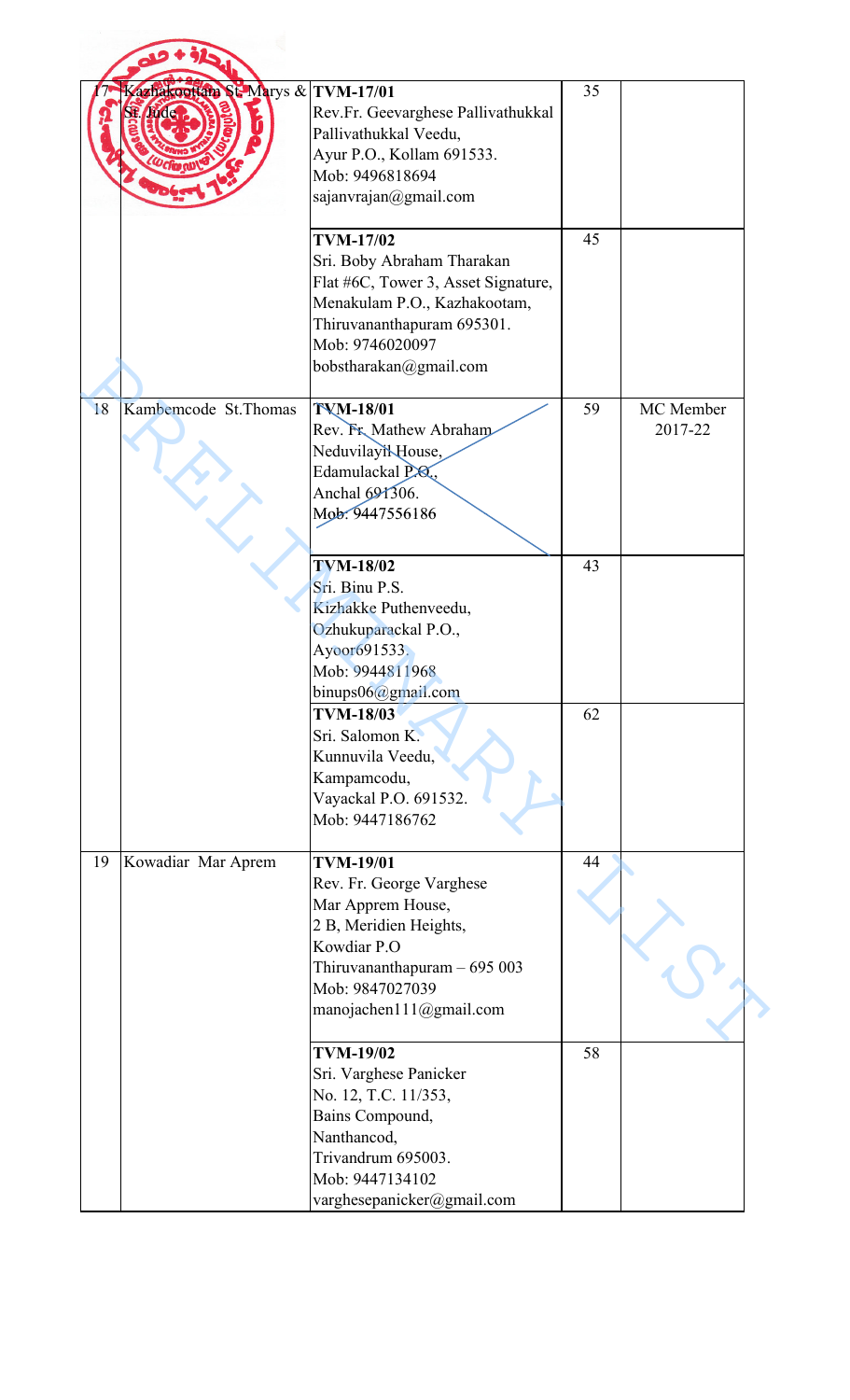| Kunarapurara St. Lhomas       | <b>TVM-20/01</b><br>Very Rev.Dr. Joseph Samuel<br>Karukayil CorEpiscopa<br>Karukayil, T.K.D. Road,<br>Muttada P.O,<br>Thiruvananthapuram-695 025.<br>Mob: 9447450612                         | 61 | Sl. No.<br>TVM-48/01 |
|-------------------------------|----------------------------------------------------------------------------------------------------------------------------------------------------------------------------------------------|----|----------------------|
|                               | jskarukayil@gmail.com<br><b>TVM-20/02</b><br>Sri. Mathew Philip<br>TC 5/3628(1),<br>Thekkedath, Bethel,<br>Pongumood, Medical College P.O.,                                                  | 42 |                      |
|                               | Trivandrum - 11<br>Mob: 9496146115<br><b>TVM-20/03</b><br>Sri. Abraham Mathew N.<br>Nelpurayil House,<br>SRW C-11, Pongumoodu,<br>Medical Colelge P.O.,<br>Trivandrum 11.<br>Mob: 9645537546 | 61 |                      |
|                               | abrahammathew860@gmail.com<br><b>TVM-20/04</b><br>Sri. Elias C.M.<br>Cherukunnel House,<br>Mukakadu Lane, Anayara P.O.<br>Trivandrum - 29.<br>Mob: 9387801375<br>acmelect@gmail.com          | 54 |                      |
| Kulasekharam St. Thomas<br>21 | <b>TVM-20/01</b><br>Rev. Fr. John Mathew Thoombunkal<br>St. Thomas Orthodox Church,<br>Kulasekharam P.O.,<br>K.K.Dist., Tamil Nadu 629161<br>Mob-9744835098<br>jmtvkl89@gmail.com            | 33 |                      |
|                               | <b>TVM-20/02</b><br>Sri. Oommen Babu<br>Sowrefi Cottage,<br>Kulasekharam,<br>K.K. Dist 629161<br>Mob: 9894876887<br>oommenbabukkm@gmail.com                                                  | 69 |                      |
|                               | TVM-20/03<br>Sri. Santhosh George<br>Thazathil Puthenveedu,<br>Soorigacode, Kulasekharam,<br>K.K. Dist 629161<br>Mob: 9442439489<br>santhoshgeorge2015@gmail.com                             | 45 |                      |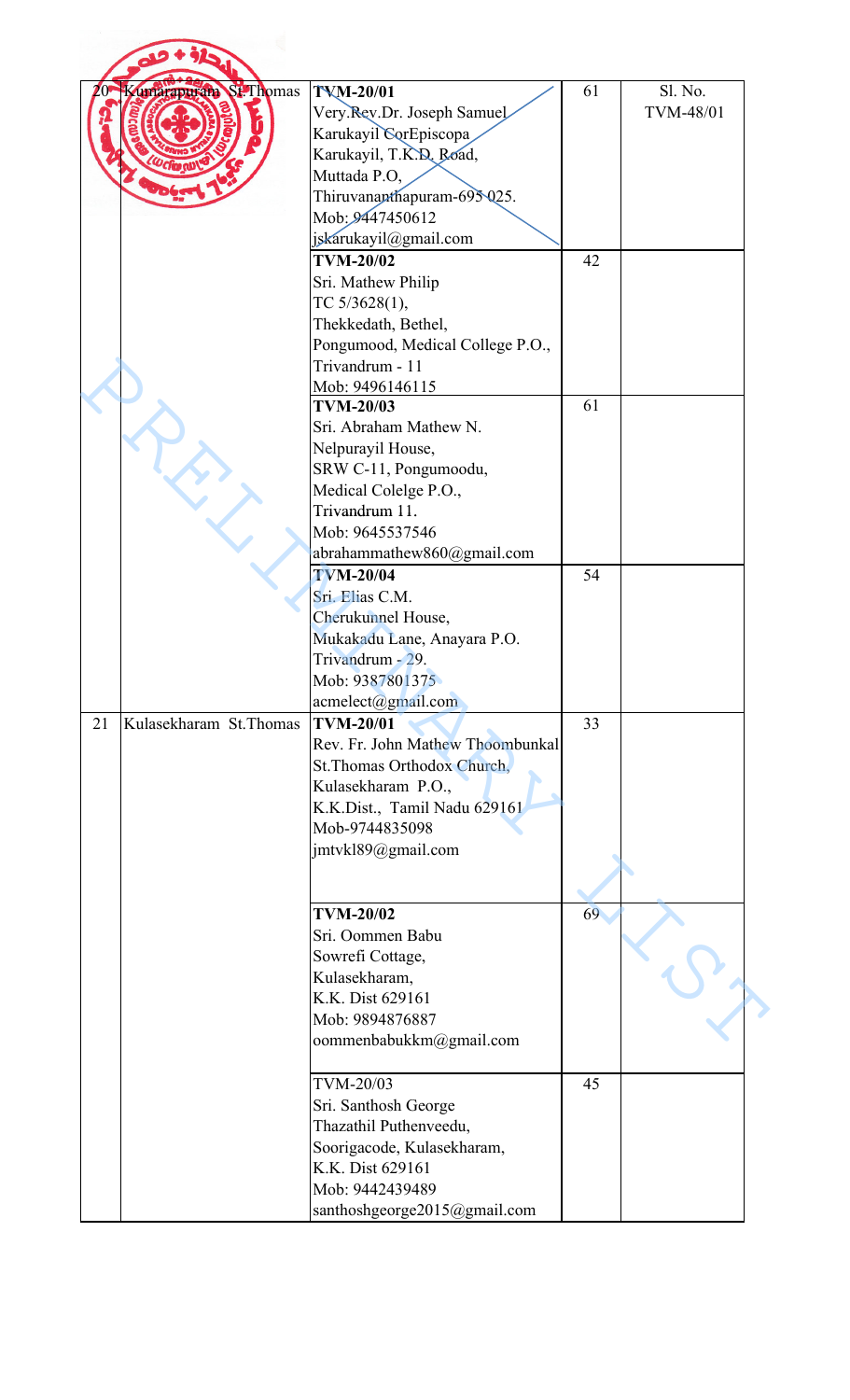|    | Kudathupuxha St George | <b>TVM-22/01</b><br>Rev.Fr. Philip Issac<br>St. George Orthodox Syrian Church,<br>Kulathupuzha, Kollam 691310.<br>Mob: 9497872742                                                            | 37 |  |
|----|------------------------|----------------------------------------------------------------------------------------------------------------------------------------------------------------------------------------------|----|--|
|    |                        | frphilipissac@gmail.com                                                                                                                                                                      |    |  |
|    |                        | <b>TVM-22/02</b><br>Sri. Bijo Mathew<br>Pradiyodathu Veedu, Dally P.O.,<br>Kulathupuzha 691310.<br>Mob: 9633211558                                                                           | 37 |  |
|    |                        | bijopradiyodathu@gmail.com<br><b>TVM-22/03</b><br>Sri. Roy Joseph<br>Kunnumpurath Veed,<br>Nellimoode, Kulathupuzha P.O.,<br>Kollam 691310.<br>Mob: 9447255873                               | 45 |  |
|    |                        | royjoseph@gmail.com<br><b>TVM22/04</b><br>Sri. Shibu Varghese<br>Kizhakke Oodathil,<br>Thingalkarikkom P.O.,<br>Kulathupuzha 691310.<br>Mob: 8848652293<br>shibusparkk92@gmail.com           | 46 |  |
| 23 | Mannoor Marthesmuni    | <b>TVM-23/01</b><br>Rev.Fr. Shino K. Thomas (Jacob)<br>Anugraha Bhavan,<br>Channapetta P.O., Meenkulam<br>Kollam 691311.<br>Mob: 9447905693<br>fr.shino@gmail.com                            | 38 |  |
|    |                        | <b>TVM-23/02</b><br>Sri. Sunny Varghese<br>Vilayil House,<br>Vayala P.O., Anchal,<br>Kollam 691306.<br>Mob: 9447211334<br>sunnyvarghese662@gmail.com                                         | 57 |  |
|    |                        | <b>TVM-23/03</b><br>Sri. Shibu Mathew<br>Vanethu House,<br>Vayala P.O., Anchal,<br>Kollam 691306.<br>Mob: 9446595177<br>shibuvaneth@gmail.com                                                | 50 |  |
| 24 | Mannoor St.Mary's      | <b>TVM-24/01</b><br>Rev.Fr. George Varghese<br>Vicar, St. Mary's Orthodox church,<br>Mannoor P.O, Channapetta, Kollam<br>691311<br>Mob: 7083223803, 9895148067<br>deepuvarghese067@gmail.com | 33 |  |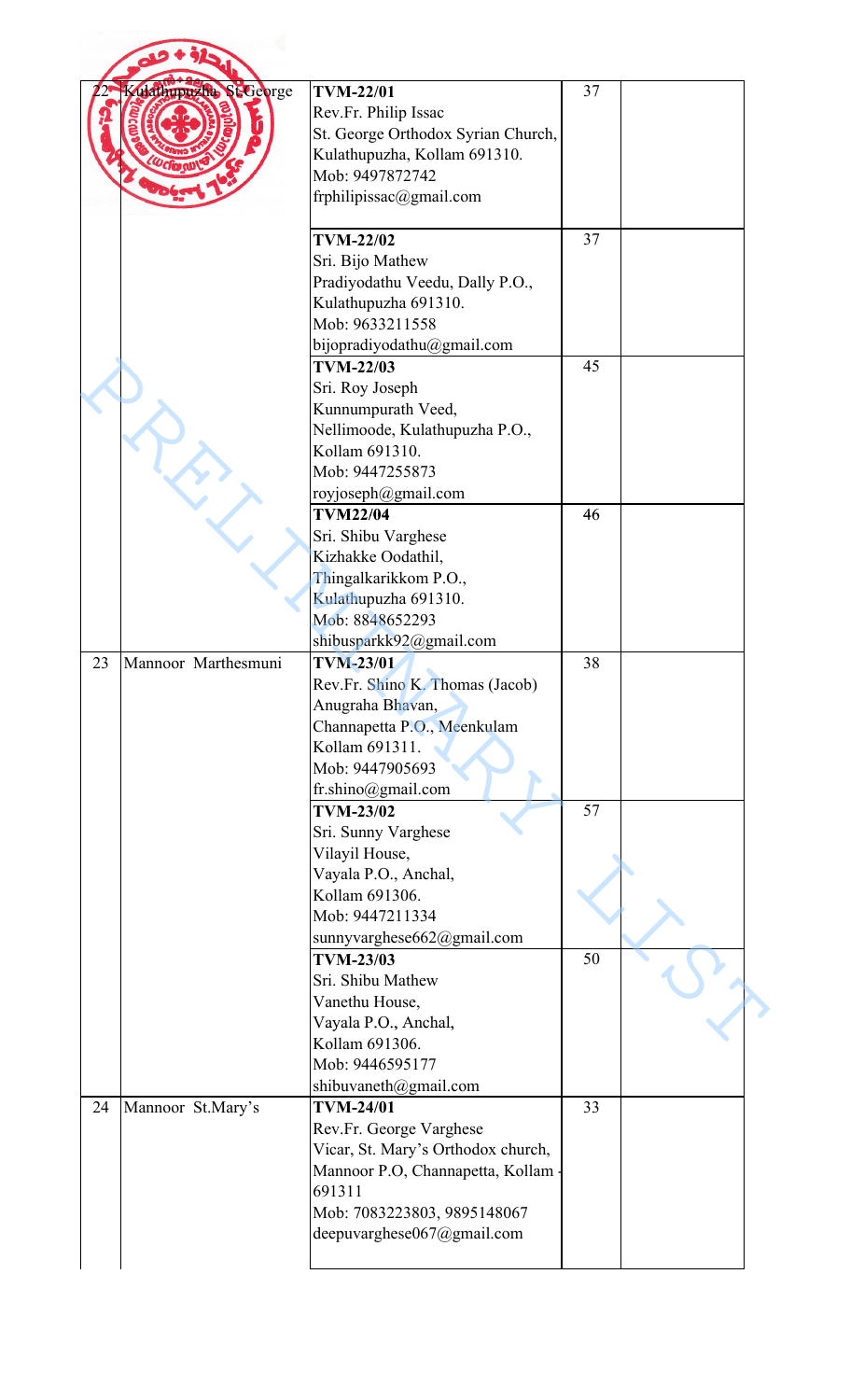|    |                          | <b>TVM-24/02</b>                           | 34 |  |
|----|--------------------------|--------------------------------------------|----|--|
|    |                          | Sri. Lijin Rajan                           |    |  |
|    |                          | Lijin Villa, Vayala P.O.,                  |    |  |
|    | Anchal, Kollam 691306.   |                                            |    |  |
|    | Mob: 9496076721          |                                            |    |  |
|    | lijinrajan1986@gmail.com |                                            |    |  |
|    |                          | <b>TVM-24/03</b>                           | 39 |  |
|    |                          | Sri. Jithesh George                        |    |  |
|    |                          | Kunnumpurathu Veedu,                       |    |  |
|    |                          | Cherukulam P.O.,                           |    |  |
|    |                          | Anchal, Kollam 691306.                     |    |  |
|    |                          | Mob: 9447893706, 9074011788                |    |  |
|    |                          | jitheshvayala@gmail.com                    |    |  |
| 25 | Malayinkeezhu            | <b>TVM-25/01</b>                           | 29 |  |
|    | St. Gregorios            | Rev. Fr. Lukose J. Christudas              |    |  |
|    |                          | Alampara Vadakethattu,                     |    |  |
|    |                          | Puthenveedu, Parasuvaikal,                 |    |  |
|    |                          | Parassala P.O. 695508.                     |    |  |
|    |                          | Mob: 9895853364                            |    |  |
|    |                          | christaljayaraj@gmail.com                  |    |  |
|    |                          | <b>TVM-25/02</b>                           | 37 |  |
|    |                          |                                            |    |  |
|    |                          | Sri. Baiju D.S.                            |    |  |
|    |                          | Bethel Bhavan, Nattupara,                  |    |  |
|    |                          | Cheerivila, Kooralassery P.O.,             |    |  |
|    |                          | Malayinkeezhu 695512.                      |    |  |
|    |                          | Mob: 7907017682                            |    |  |
|    |                          | baijudasayyan@gmail.com                    |    |  |
| 26 | Makkulam (Peringalloor)  | <b>TVM-26/01</b>                           | 52 |  |
|    | St.George                | Rev. Fr. Koshy Alexander Ashby             |    |  |
|    |                          | Vayalirakkathu, KP 612/7                   |    |  |
|    |                          | Kudappanakkunnu,                           |    |  |
|    |                          | Thiruvananthapuram - 695043                |    |  |
|    |                          | Mob: 9447694840                            |    |  |
|    |                          | ashbykoshy@yahoo.com                       |    |  |
|    |                          | <b>TVM-26/02</b>                           | 58 |  |
|    |                          | Sri. Shaji K.                              |    |  |
|    |                          | Mattappallil Merilant                      |    |  |
|    |                          | Edamulackal P.O.,                          |    |  |
|    |                          | Anchal, Kollam 691306.                     |    |  |
|    |                          | Mob: 9446182150                            |    |  |
|    |                          | shajikedl@gmail.com                        |    |  |
|    |                          | <b>TVM-26/03</b>                           | 45 |  |
|    |                          | Sri. Salu P. Chacko                        |    |  |
|    |                          | Parankimamvila House,                      |    |  |
|    |                          |                                            |    |  |
|    |                          | Peringalloor, Ayoor P.O.<br>Kollam 691533. |    |  |
|    |                          |                                            |    |  |
|    |                          | Mob: 8138872044                            |    |  |
|    |                          | salupchacko@gmail.com                      |    |  |
| 27 | Malaperoor St.George     | <b>TVM-27/01</b>                           | 41 |  |
|    |                          | Rev. Fr. Abraham Thomas                    |    |  |
|    |                          | Matha Mariam Ashramam                      |    |  |
|    |                          | Nirmalagiri, Powdikonam,                   |    |  |
|    |                          | Thiruvananthapuram 695 588                 |    |  |
|    |                          | Mob: 9809771577                            |    |  |
|    |                          | babuabrahamthomas@gmail.com                |    |  |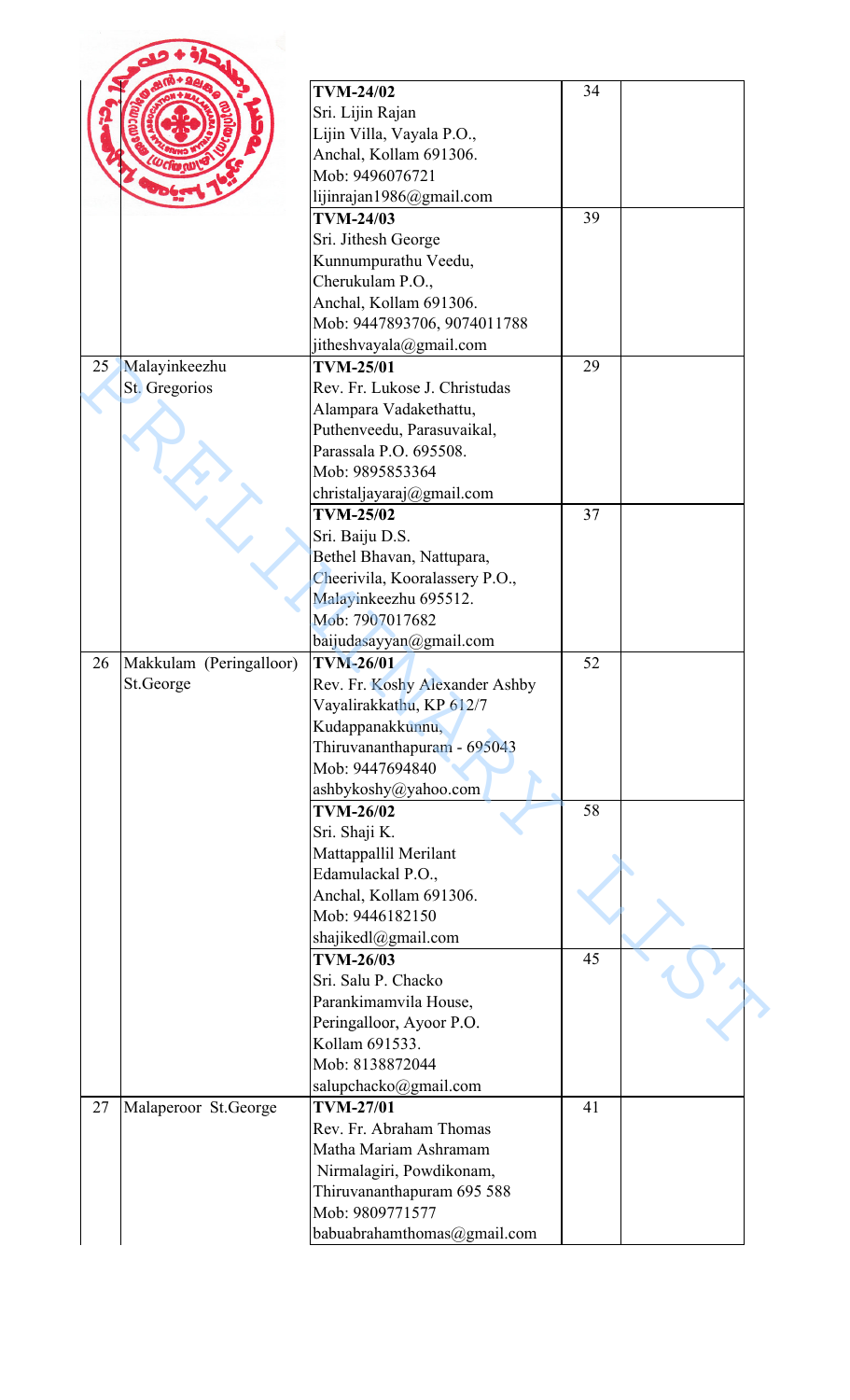|    |                      | <b>TVM-27/02</b>                 | 49 |           |
|----|----------------------|----------------------------------|----|-----------|
|    |                      | Sri. Lalu George                 |    |           |
|    |                      | Panayil Puthenveedu,             |    |           |
|    |                      | Manjappara P.O.,                 |    |           |
|    |                      | Malapperoor, Ayoor, Kollam       |    |           |
|    |                      | Mob: 9744802809                  |    |           |
| 28 | Meyanoor St.George   | <b>TVM-28/01</b>                 | 45 |           |
|    |                      | Rev.Fr. Alex Thomas              |    |           |
|    |                      | Thadathivila Veedu,              |    |           |
|    |                      | Sadanandapuram P.O.,             |    |           |
|    |                      | Kottarakara, Kollam 691531.      |    |           |
|    |                      | Mob: 9447780826                  |    |           |
|    |                      | fralexthomas@gmail.com           |    |           |
|    |                      | <b>TVM-28/02</b>                 | 64 |           |
|    |                      | Sri. K. Babu                     |    |           |
|    |                      | Biju Bhavan,                     |    |           |
|    |                      | Meeyannoor P.O.,                 |    |           |
|    |                      | Pooyappally, Kollam 691537.      |    |           |
|    |                      | Mob: 9745407415                  |    |           |
|    |                      | babukochummon329@gmail.com       |    |           |
| 29 | Meenkulam Mar Elia   | <b>TVM-29/01</b>                 | 55 |           |
|    |                      | Revd. Fr. Varghese Koshy         |    |           |
|    |                      | Vicar, Mar Elia Orthodox Church, |    |           |
|    |                      | Meenkulam                        |    |           |
|    |                      | Channapetta P.O,                 |    |           |
|    |                      | Kollam 691311                    |    |           |
|    |                      | Mob: 9447858884                  |    |           |
|    |                      | revarghesekoshy@gmail.com        |    |           |
|    |                      | <b>TVM-29/02</b>                 | 58 |           |
|    |                      |                                  |    |           |
|    |                      | Sri. Roy M. Varghese             |    |           |
|    |                      | Mukkoottil Kizhakkekara Veedu,   |    |           |
|    |                      | Alayamon P.O.,                   |    |           |
|    |                      | Anchal, Kollam 691306.           |    |           |
|    |                      | MOB: 7559872429                  |    |           |
|    |                      | roymv789@gmail.com               |    |           |
|    |                      | <b>TVM-29/03</b>                 | 36 |           |
|    |                      | Sri. Binoy Kunjappan             |    |           |
|    |                      | Cheppallil Puthenveedu,          |    |           |
|    |                      | Chennapettah P.O.,               |    |           |
|    |                      | Meenkulam, Anchal,               |    |           |
|    |                      | Kollam 691311.                   |    |           |
|    |                      | Mob: 9745774912                  |    |           |
|    |                      | inforbinoy@gmail.com             |    |           |
| 30 | Nalanchira St.Mary's | <b>TVM-30/01</b>                 | 59 | MC Member |
|    |                      | Rev. Fr. Samuel Mathew           |    | 2017-22   |
|    |                      | St. Mary's Orthodox Church       |    |           |
|    |                      | Nalanchira,                      |    |           |
|    |                      | Thiruvananthapuram 695015        |    |           |
|    |                      | Mob: 9447398449                  |    |           |
|    |                      | frsamuelmathewayoor@gmail.com    |    |           |
|    |                      | <b>TVM-30/02</b>                 | 66 |           |
|    |                      | Sri. Abraham Kalluvila           |    |           |
|    |                      | Kalluvila, PWRA-V7,              |    |           |
|    |                      | Press Road, Mannanthala,         |    |           |
|    |                      | Thiruvananthapuram 695015.       |    |           |
|    |                      | Mob: 9446013635                  |    |           |
|    |                      | abrahamkalluvila@gmail.com       |    |           |
|    |                      |                                  |    |           |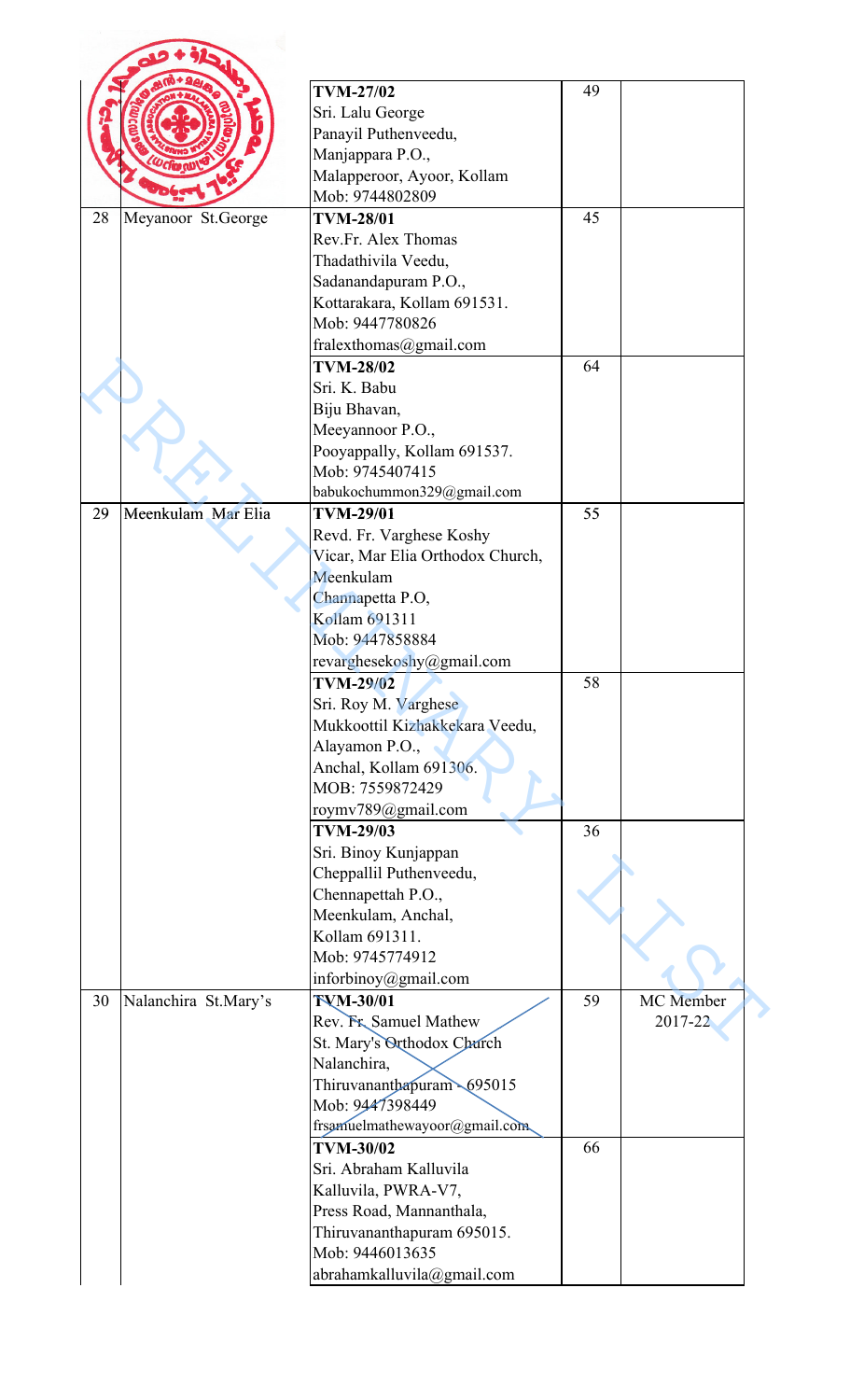|    |                                     | <b>TVM-30/03</b>               | 64 | MC Member |
|----|-------------------------------------|--------------------------------|----|-----------|
|    |                                     | Sri. NC. Cherian               |    | 2017-22   |
|    |                                     |                                |    |           |
|    |                                     | Inchapparayil, GV-33,          |    |           |
|    |                                     | Near KJK Hospital,             |    |           |
|    |                                     | Nalanchira P.O.                |    |           |
|    |                                     | Thiruvananthapuram 695015.     |    |           |
|    |                                     | Mob: 9447130960                |    |           |
|    |                                     | cheriyanic@yahoo.com           |    |           |
|    |                                     | <b>TVM-30/04</b>               | 42 |           |
|    |                                     | Sri. Kishore Mathew            |    |           |
|    |                                     | Thottathil, SNRA-C-11,         |    |           |
|    |                                     | Ambalathunada,                 |    |           |
|    |                                     | Makkolackal,                   |    |           |
|    |                                     | Thiruvananthapuram 695043.     |    |           |
|    |                                     | Mob: 9961128558                |    |           |
|    |                                     | kishoreplr@gmail.com           |    |           |
|    |                                     | <b>TVM-30/05</b>               | 55 |           |
|    |                                     | Sri. Prakash Idiculla          |    |           |
|    |                                     | Poovannal, PNRAG-42,           |    |           |
|    |                                     | Mannanthala,                   |    |           |
|    |                                     | Thiruvananthapuram.            |    |           |
|    |                                     | Mob: 9495151616                |    |           |
|    |                                     | prakashidiculla@gmail.com      |    |           |
| 31 | Nagarcovil St.George                | <b>TVM-31/01</b>               | 34 |           |
|    |                                     | Rev. Fr. Titus OommenTharakan  |    |           |
|    |                                     | Matha Mariam Ashramam          |    |           |
|    |                                     |                                |    |           |
|    |                                     | Nirmalagiri, Powdikonam,       |    |           |
|    |                                     | Thiruvananthapuram - 695 588   |    |           |
|    |                                     | Mob: 9526325359                |    |           |
|    |                                     | rejititus0007@gmail.com        |    |           |
|    |                                     | <b>TVM-31/01</b>               | 50 |           |
|    |                                     | Sri. George Varghese           |    |           |
|    |                                     | 39A6/1, 4th Cross Street,      |    |           |
|    |                                     | Timber Depot. Road,            |    |           |
|    |                                     | Ranithottam, Nagercoil 629001. |    |           |
|    |                                     | Mob: 9489035247                |    |           |
| 32 | Nanthancode St. Gregorios TVM-32/01 |                                | 47 |           |
|    |                                     | Rev.Fr. Joseph Chacko          |    |           |
|    |                                     | St. Gregorios Orthodox Church, |    |           |
|    |                                     | Kanakanagar, Nanthencode,      |    |           |
|    |                                     | Kowdiar PO (M)8281934973       |    |           |
|    |                                     | Thiruvananthapuram 695003.     |    |           |
|    |                                     | TVM-32/02                      | 68 |           |
|    |                                     | Sri. Jacob Koshy Panicker      |    |           |
|    |                                     | G.B. Cliff Dale Apts.,         |    |           |
|    |                                     | Nanthencode, Kowdiar P.O.,     |    |           |
|    |                                     | Thiruvananthapuram 695003.     |    |           |
|    |                                     | Mob: 7012123446                |    |           |
| 33 | Neeraicode St. Thomas               | <b>TVM-33/01</b>               | 38 |           |
|    |                                     |                                |    |           |
|    |                                     | Rev. Fr. Jacob John            |    |           |
|    |                                     | Nedungottu Charuvila Veedu,    |    |           |
|    |                                     | Maruthamonpally,               |    |           |
|    |                                     | Pooyappally P.O. 691537.       |    |           |
|    |                                     | $M_{\odot}h$ : 004760001       |    |           |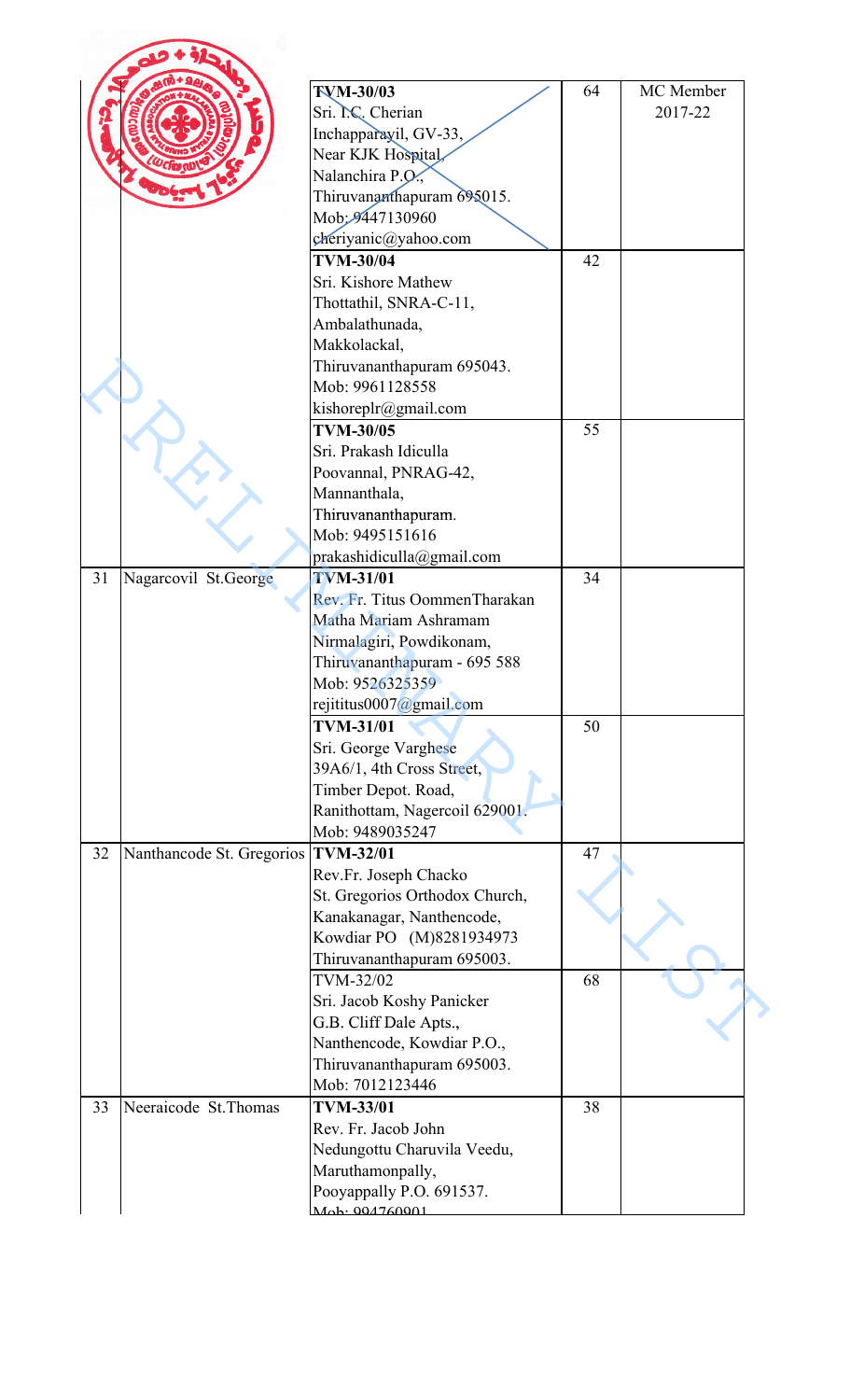|    |                          | <b>TVM-33/02</b>              | 46 |  |
|----|--------------------------|-------------------------------|----|--|
|    |                          | Sri. Shibu Joy                |    |  |
|    |                          | Bijuvillasom,                 |    |  |
|    |                          | Arkkannoor P.O.,              |    |  |
|    |                          | Thottathara 691533.           |    |  |
|    |                          | Mob: 9447261678               |    |  |
|    |                          | shibujoy1978@gmail.com        |    |  |
|    |                          | <b>TVM-33/03</b>              | 52 |  |
|    |                          | Sri. Biju Daniel              |    |  |
|    |                          | Mankattu Melathil Veedu,      |    |  |
|    |                          | Ambalamukku,                  |    |  |
|    |                          | Elamadu P.O.                  |    |  |
|    |                          | Mob: 8590051249               |    |  |
|    |                          | <b>TVM-33/04</b>              | 51 |  |
|    |                          | Sri. Biju A (Ayoor Biju)      |    |  |
|    |                          | Charuvila Puthenveedu,        |    |  |
|    |                          | Neeraicodu, Ayoor P.O.        |    |  |
|    |                          | Mob: 9447206613               |    |  |
| 34 | Palavila St.George       | <b>TVM-34/01</b>              | 29 |  |
|    |                          | Rev.Fr.Lukose Joy             |    |  |
|    |                          |                               |    |  |
|    |                          | St.George Orthodox Church,    |    |  |
|    |                          | Palavila, Kollencode P.O.,    |    |  |
|    |                          | K.K.Dist., Tamil Nadu 629160. |    |  |
|    |                          | Mob: 7293235773,              |    |  |
|    |                          | jijojoy1993@gmail.com         |    |  |
|    |                          | <b>TVM-34/02</b>              | 51 |  |
|    |                          | Sri. N. John Benadict Rajan   |    |  |
|    |                          | Pilavilai House,              |    |  |
|    |                          | Palavilai P.O., Kollemcode,   |    |  |
|    |                          | Kanyakumari 629160.           |    |  |
|    |                          | Mob: 9486955057               |    |  |
|    |                          | johnbenedictlal@gmail.com     |    |  |
| 35 | Pooyappally St.Peter's & | <b>TVM-35/01</b>              | 41 |  |
|    | St.Paul's                | Rev. Fr. Thomas George        |    |  |
|    |                          | Vicar, St.Peter's & St.Paul's |    |  |
|    |                          | Orthodox Church               |    |  |
|    |                          | Pooyappally P.O.              |    |  |
|    |                          | Kollam - 691 537              |    |  |
|    |                          | Mob: 9496723297               |    |  |
|    |                          | tomgeotym@gmail.com           |    |  |
|    |                          | <b>TVM-35/02</b>              | 60 |  |
|    |                          | Sri. Achankunju Cacko         |    |  |
|    |                          | Kuroomvila Veedu,             |    |  |
|    |                          | Pooyappally P.O.              |    |  |
|    |                          | Mob: 8129863552               |    |  |
|    |                          | <b>TVM-35/03</b>              | 47 |  |
|    |                          | Sri. Binu George              |    |  |
|    |                          | Charuvilayil AKS9             |    |  |
|    |                          | Bhavan, Pooyappally           |    |  |
|    |                          | Mob: 9497756882               |    |  |
|    |                          | binugeorgepc@gmail.com        |    |  |
|    |                          |                               |    |  |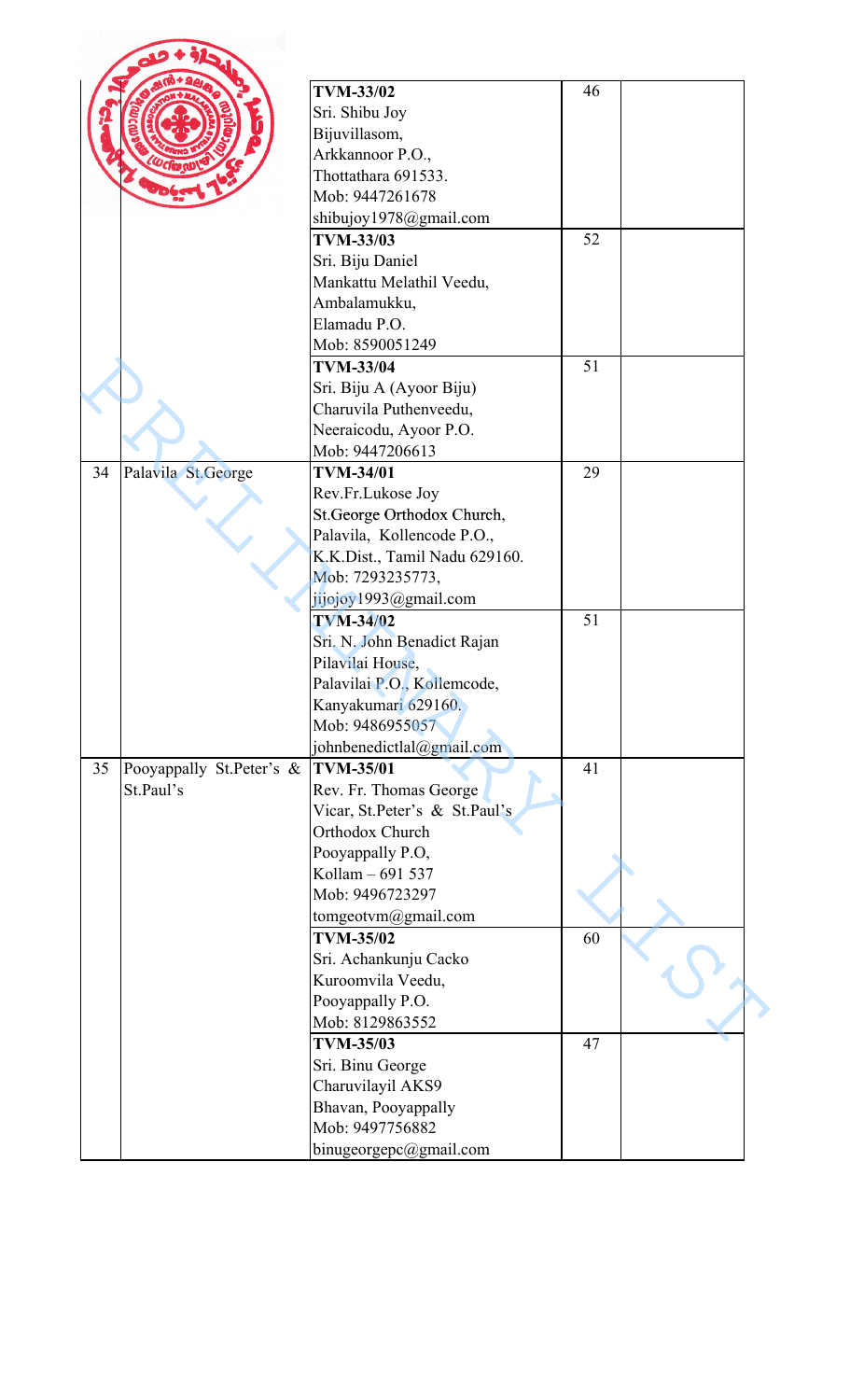|    | eroorkada Thekken      | <b>TVM-36/01</b>             |    |  |
|----|------------------------|------------------------------|----|--|
|    | Eirinala               | Rev. Fr. Johnson Mathew      |    |  |
|    | ar Gregariou           | Vicar, Thekken Parumala      |    |  |
|    |                        | St. Gregorios Valiyapally,   |    |  |
|    |                        | Ambalamukku, Perookada P.O., |    |  |
|    |                        | Thiruvananthapuram- 695 005. |    |  |
|    |                        | Mob: 9447392959              |    |  |
|    |                        | frjohnsonma@gmail.com        |    |  |
|    |                        | <b>TVM-36/02</b>             | 69 |  |
|    |                        | Sri. Varghese Daniel         |    |  |
|    |                        | Anjubba, K.U.G.-12,          |    |  |
|    |                        | K.V. Gargens, Kailas Lane,   |    |  |
|    |                        | Kudappanakunnu P.O.,         |    |  |
|    |                        | Thiruvananthapuram 695043.   |    |  |
|    |                        | Mob: 8281808511              |    |  |
|    |                        | varghesed705@gmail.com       |    |  |
|    |                        | <b>TVM-36/03</b>             | 61 |  |
|    |                        |                              |    |  |
|    |                        | Sri. Renji Mathew            |    |  |
|    |                        | TC18/2512, Bethel, RNRA-30,  |    |  |
|    |                        | Resmi Naar, Vayalikada,      |    |  |
|    |                        | Muttada P.O.,                |    |  |
|    |                        | Thiruvananthapuram 695025.   |    |  |
|    |                        | Mob: 9847060170, 9446509170  |    |  |
|    |                        | <b>TVM-36/04</b>             | 58 |  |
|    |                        | Sri. George Kuruvilla        |    |  |
|    |                        | Pattambalathu, 4 G,          |    |  |
|    |                        | <b>SFS</b> Stanford.         |    |  |
|    |                        | Mukkolackal P.O.,            |    |  |
|    |                        | Thiruvananthapuram 69504.    |    |  |
|    |                        | Mob: 9447039091, 7511170777  |    |  |
|    |                        | <b>TVM-36/05</b>             | 55 |  |
|    |                        | Sri. David P. Abraham        |    |  |
|    |                        | Mary Vilas, TC 4/583-1,      |    |  |
|    |                        | Kawdiyar P.O.,               |    |  |
|    |                        | Thiruvananthapuram 695003.   |    |  |
|    |                        | Mob: 9400539794              |    |  |
|    |                        | davidpa2k5@gmail.com         |    |  |
|    |                        | <b>TVM-36/06</b>             | 48 |  |
|    |                        | Sri. Sajan George            |    |  |
|    |                        | Shalom, MNRA-B 57/2,         |    |  |
|    |                        | Karinjuvilakam,              |    |  |
|    |                        | Kudappanakunnu,              |    |  |
|    |                        | Thiruvananthapuram 695043.   |    |  |
|    |                        | Mob: 9447103869              |    |  |
|    |                        | sajangeorge@gmail.com        |    |  |
| 37 | Perukavu St. Dionysius | <b>TVM-37/01</b>             | 67 |  |
|    |                        | V.Rev M. Alexander Vaidhyan  |    |  |
|    |                        | CorEpiscopa                  |    |  |
|    |                        | Vazhayil, Mulavana Junction, |    |  |
|    |                        | Vanchiyoor P.O,              |    |  |
|    |                        | Thiruvananthapuram $-695035$ |    |  |
|    |                        | Mob: 919447411808            |    |  |
|    |                        |                              |    |  |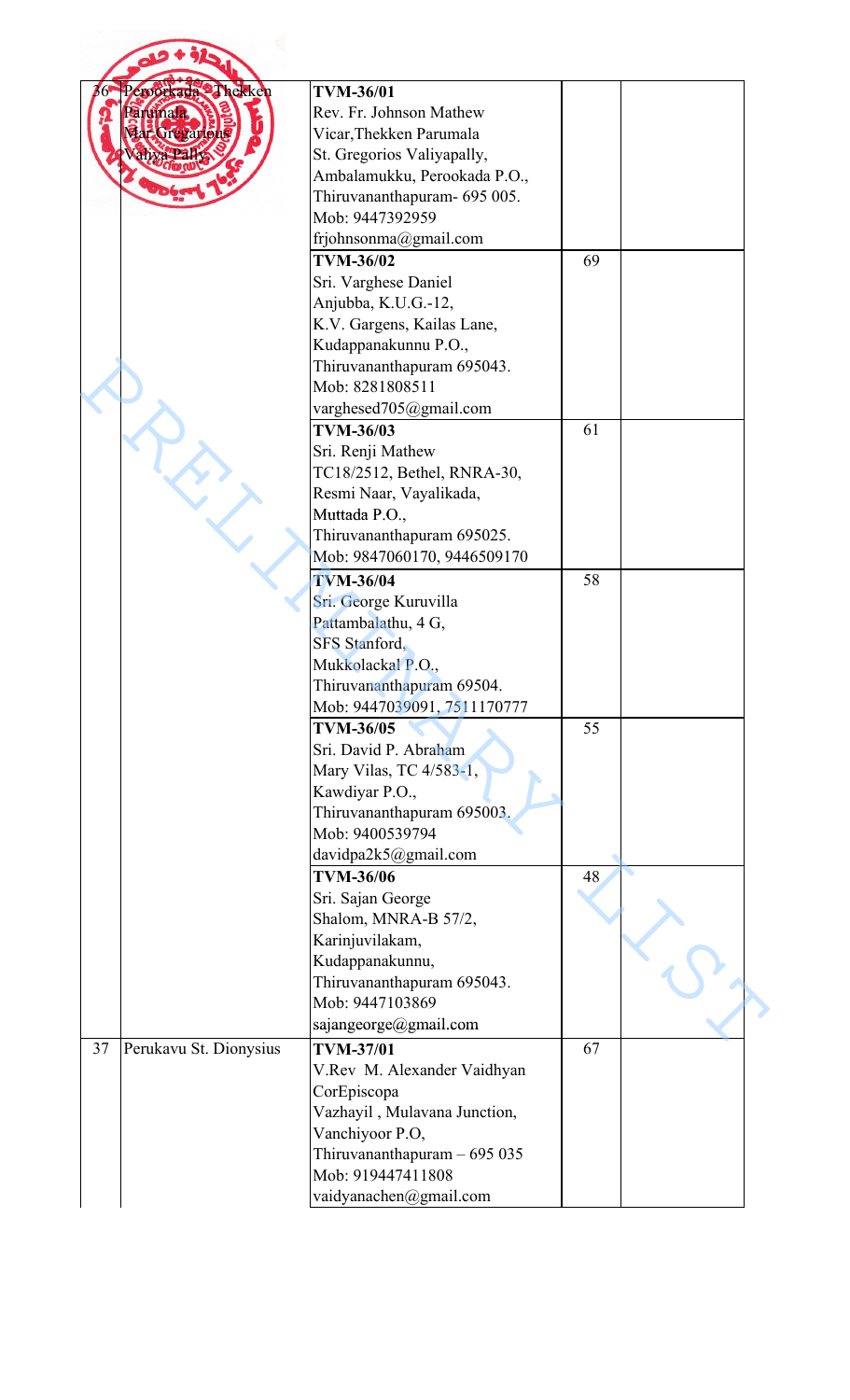|    |                                      | <b>TVM3-7/02</b><br>Sri. Philip Koshy<br>Puthuppurakkal, T.C. 18/2023<br>Thirumala P.O., | 64 |  |
|----|--------------------------------------|------------------------------------------------------------------------------------------|----|--|
|    |                                      | Trivandrum - 6.<br>Mob: 8129079722                                                       |    |  |
|    |                                      | philipkoshy57@gmail.com                                                                  |    |  |
| 38 | Sreekariyam Mar Baselios   TVM-38/01 |                                                                                          | 58 |  |
|    | Mar                                  | Rev. Fr. P. G. Jose                                                                      |    |  |
|    | Gregorios                            | Mar Baselios Mar Gregorios                                                               |    |  |
|    |                                      | Orthodox Chruch, Sreekariyam,<br>Thiruvananthapuram -695 017.                            |    |  |
|    |                                      | Mob: 9446493775                                                                          |    |  |
|    |                                      | frjosenallila@gmail.com                                                                  |    |  |
|    |                                      | <b>TVM-38/02</b>                                                                         | 54 |  |
|    |                                      | Sri. Thomas George                                                                       |    |  |
|    |                                      | 11#, Sree Dhanya Plant X,                                                                |    |  |
|    |                                      | Kallaeepally,                                                                            |    |  |
|    |                                      | Medical College P.O.,                                                                    |    |  |
|    |                                      | Thiruvananthapuram 695011.                                                               |    |  |
|    |                                      | Mob: 9447000823                                                                          |    |  |
|    |                                      | <b>TVM-38/03</b>                                                                         | 64 |  |
|    |                                      | Sri. Babu George                                                                         |    |  |
|    |                                      | Edayadiyil House,                                                                        |    |  |
|    |                                      | Gaff Hill, Sreekariyam 695017.                                                           |    |  |
|    |                                      | Mob: 9633543996                                                                          |    |  |
|    |                                      | <b>TVM-38/04</b>                                                                         | 76 |  |
|    |                                      | Sri. Koshy Mathai                                                                        |    |  |
|    |                                      | Mammoottil Veedu,                                                                        |    |  |
|    |                                      | #6, Space Nagar,<br>Sreekariyam P.O.,                                                    |    |  |
|    |                                      | Trivandrum 695017.                                                                       |    |  |
|    |                                      | Mob: 9495493327                                                                          |    |  |
| 39 | Thazhamel St.Thomas                  | <b>TVM-39/01</b>                                                                         | 58 |  |
|    |                                      | Rev. Fr. Geevarghese E.D                                                                 |    |  |
|    |                                      | EettimmoottilVeedu,                                                                      |    |  |
|    |                                      | Vakayar P.O                                                                              |    |  |
|    |                                      | Pathanamthitta -689 698                                                                  |    |  |
|    |                                      | Mob: 9446186535                                                                          |    |  |
|    |                                      | <b>TVM-39/02</b>                                                                         |    |  |
|    |                                      | Sri. M.K. Mamachan Muthalaly                                                             |    |  |
|    |                                      | Poovathamkavil,                                                                          |    |  |
|    |                                      | Thazhamel, Anchal P.O.,                                                                  |    |  |
|    |                                      | Kollam 691306.                                                                           |    |  |
|    |                                      | Mob: 9947557328                                                                          |    |  |
| 40 | Thiruvananthapuram St.               | <b>TVM-40/01</b>                                                                         | 53 |  |
|    | George Cathedral                     | Rev. Fr. Mathew Ninan                                                                    |    |  |
|    | (Palayam)                            | Vicar, St. George Orthodox                                                               |    |  |
|    |                                      | Cathedral, Spencer Jn.,                                                                  |    |  |
|    |                                      | Palayam, University P.O.,                                                                |    |  |
|    |                                      | Thiruvananthapuram 695 034.                                                              |    |  |
|    |                                      | Mob: 9446963444                                                                          |    |  |
|    |                                      | frmathewninan@gmail.com                                                                  |    |  |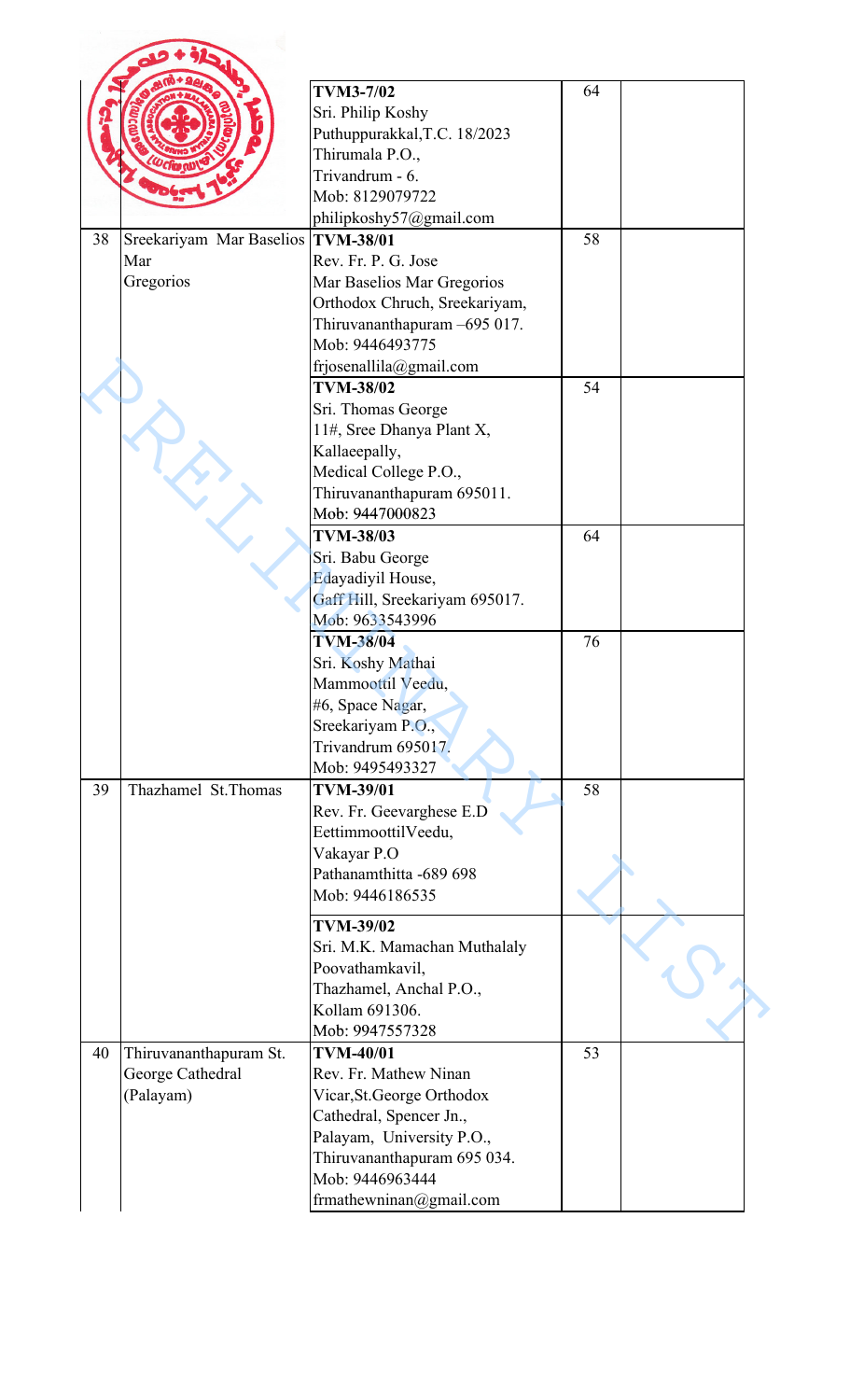| <b>TVM-40/02</b>                      | 55 |  |
|---------------------------------------|----|--|
| Sri. Alex Thomas                      |    |  |
| Anugraham, E25/A,                     |    |  |
| Judge Lane,                           |    |  |
| Sasthamangalam P.O.,                  |    |  |
| Thiruvananthapuram 695010.            |    |  |
| Mob: 9447027097                       |    |  |
| rejiathomas@gmail.com                 |    |  |
| <b>TVM-40/03</b>                      | 60 |  |
|                                       |    |  |
| Sri. T.C. Jacob                       |    |  |
| Thoompunkal House,                    |    |  |
| TC86/189/7, Near ITI,                 |    |  |
| Chackai, Pettah P.O.,                 |    |  |
| Thiruvananthapuram 695024.            |    |  |
| Mob: 9495832078                       |    |  |
| tcjacob62@gmail.com                   |    |  |
| <b>TVM-40/04</b>                      | 64 |  |
| Sri. Abraham P. Payampally            |    |  |
| Payyampallil PPRA 155,                |    |  |
| Puthenpallom, Kannammoola,            |    |  |
| Medical College P.O.,                 |    |  |
| Trivandrrum 695011.                   |    |  |
| Mob: 7736594048                       |    |  |
| <b>TVM-40/05</b>                      | 72 |  |
|                                       |    |  |
| Sri. R aju P. Koshy                   |    |  |
| 2-B, Pearl Heaven,                    |    |  |
| Opp. Women's College,                 |    |  |
| Vazhuthacaud,                         |    |  |
| Trivandrum 695014.                    |    |  |
| Mob: 8075701079                       |    |  |
| kotyraju2003@yahoo.com                |    |  |
| <b>TVM-40/06</b>                      | 70 |  |
| Sri. Samuel Papen                     |    |  |
| Sharon Bunglow, A/8,                  |    |  |
| Rock Gardens,                         |    |  |
| Manikaulerearem P.O.,                 |    |  |
| Trivandrum 695013.                    |    |  |
| Mob: 95399386                         |    |  |
| <b>TVM-40/07</b>                      | 77 |  |
| Dr. T.K. Abraham                      |    |  |
| T.C. 28/206, Theruveth Green Villa,   |    |  |
| Kaithamukku,                          |    |  |
| Thiruvananthapuram 695024.            |    |  |
| Mob: 9845829166                       |    |  |
|                                       |    |  |
| abrahamtheruveth@gmail.com            |    |  |
| <b>TVM-40/08</b>                      | 81 |  |
| Sri. P.I. Abraham                     |    |  |
| B/4 Panakavil, Elamkom Gardens,       |    |  |
| Vellayambalam,                        |    |  |
| Trivandrum 695010.                    |    |  |
| Mob: 9495339425                       |    |  |
| <b>TVM-40/09</b>                      | 78 |  |
|                                       |    |  |
| Sri. Geevarghese C.M.                 |    |  |
|                                       |    |  |
| Cheeruvelil EVRA -1,                  |    |  |
| Kochar Road, Jagathy,                 |    |  |
| Trivandrum 695014.<br>Mob: 9633429271 |    |  |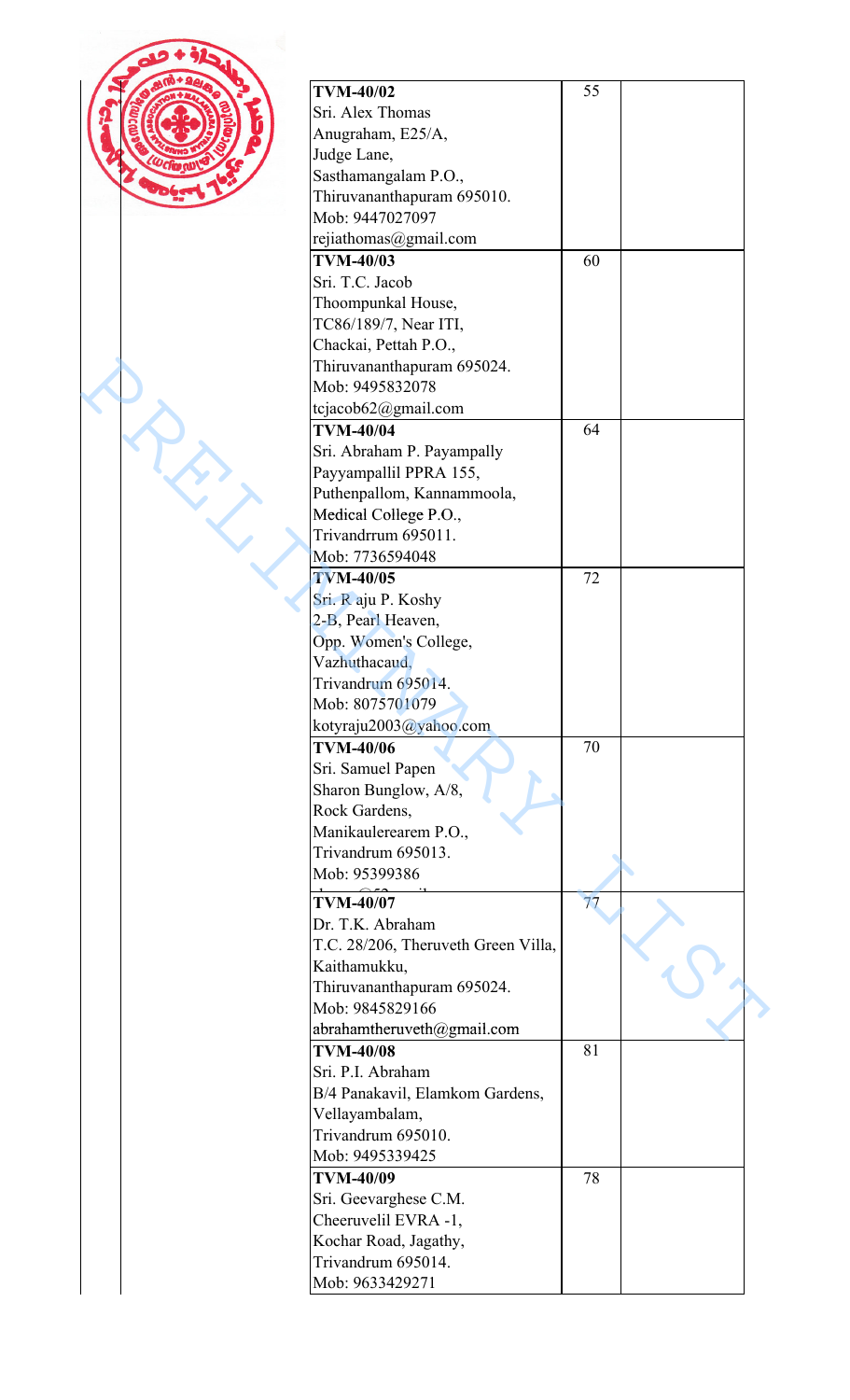|    |                            | <b>TVM-40/10</b><br>Sri. K.G. Thomas<br>Kalleeckal, TC 51/1845,                                                                                    | 72 |  |
|----|----------------------------|----------------------------------------------------------------------------------------------------------------------------------------------------|----|--|
|    |                            | Pummakamural,<br>Aramada P.O.,<br>Thiruvananthapuram.<br>Mob: 9446093462                                                                           |    |  |
|    |                            | kgthomas49@gmail.com<br><b>TVM-40/11</b>                                                                                                           | 72 |  |
|    |                            | Sri. P.C. Baby<br>Thykkottathil House,<br>MNRA G 3A, Anayara P.O.,<br>Trivandrum 695029.                                                           |    |  |
| 41 | Thumpode St.Kuriakose      | Mob: 9447223828<br><b>TVM-41/01</b>                                                                                                                | 45 |  |
|    |                            | Rev.Fr.Kuriakose Thomas<br>Kuzhivila Vadakkethil,<br>Maniyar, Paravattom,<br>Punalur 691333.<br>Mob: 9847983301                                    |    |  |
|    |                            | frparkashkt@gmail.com<br><b>TVM-41/02</b>                                                                                                          | 50 |  |
|    |                            | Sri. P.T. Kuchummachan<br>Puthenveedu Edans,<br>Bharathipuram P.O.,<br>Thumpode 691312.<br>Mob: 9048002335<br>kochubpm335@gmail.com                |    |  |
|    |                            | <b>TVM-41/03</b><br>Sri. Shibu Varghese<br>Mary Villa,<br>Vilakkupara 691312.<br>Mob: 9995160093<br>shibuloyal@gmail.com                           | 46 |  |
| 42 | Thirumangalam<br>St.George | <b>TVM-42/01</b><br>Rev. Fr Thomas Purackal<br>Purackal House                                                                                      | 48 |  |
|    |                            | Pangappara P.O.,<br>Thiruvananthapuram 695581<br>Mob: 9447811888, 9495043252<br>frpurackal@gmail.com                                               |    |  |
|    |                            | <b>TVM-42/02</b><br>Sri. James Lukose<br>Thadathivilla Veedu,<br>Ozhukuparakal P.O. 691533.<br>Mob: 9446661877                                     | 62 |  |
| 43 | Varinjam St.George         | <b>TVM-43/01</b><br>Rev.Fr. K.K. Thomas Aduthala<br>St. George Orthodox Church,<br>Varianjam, Karamcode P.O.,<br>Kollam 691579.<br>Mob: 9447957852 | 62 |  |
|    |                            | kkthomasvillimangalam@gmail.co<br>m                                                                                                                |    |  |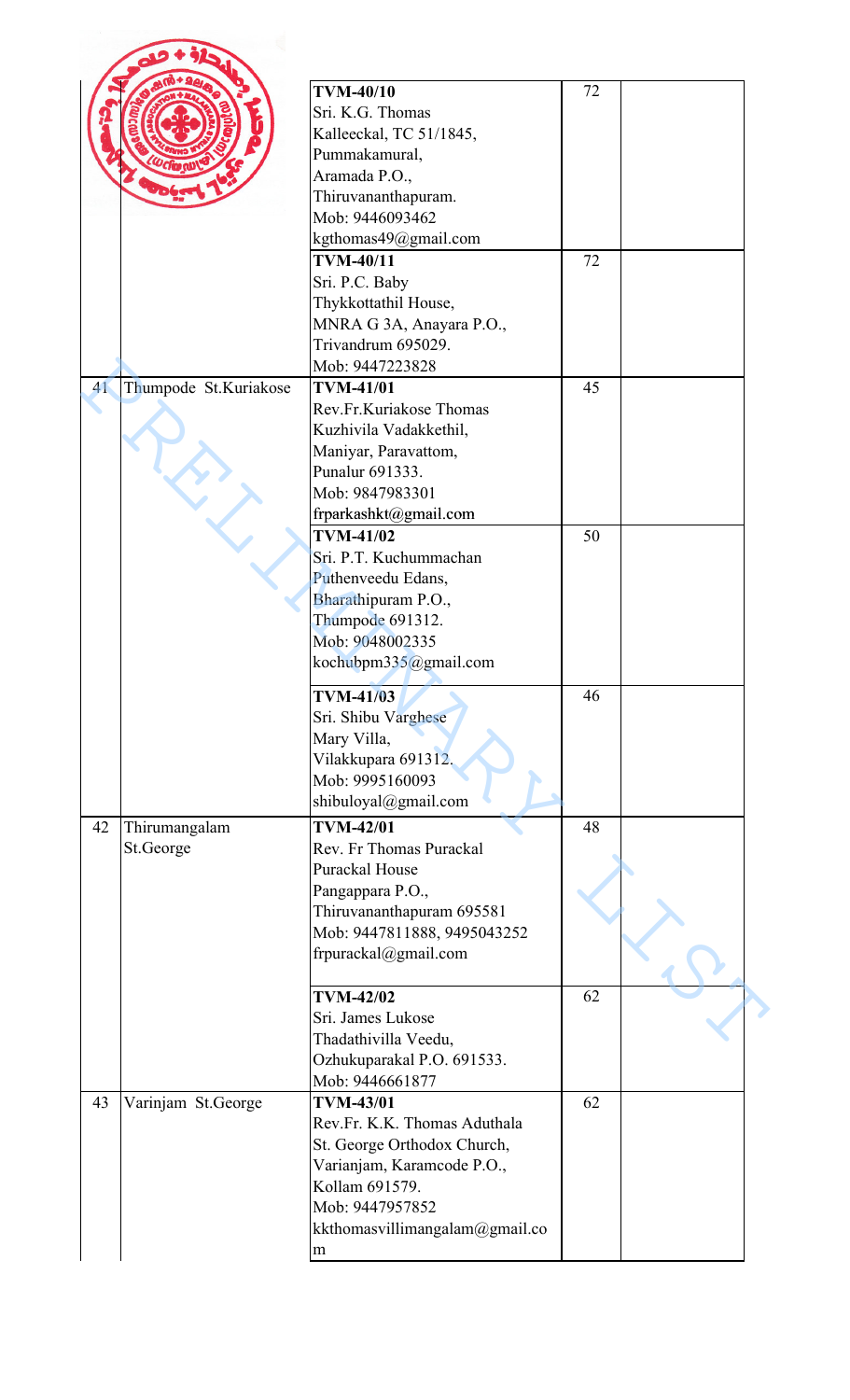|    |                          | <b>TVM-43/02</b>                  | 49 |  |
|----|--------------------------|-----------------------------------|----|--|
|    |                          | Sri. Thomaskutty Y.               |    |  |
|    |                          | Karamcode P.O.,                   |    |  |
|    |                          | Kollam 691579.                    |    |  |
|    |                          | Mob: 9895630295                   |    |  |
|    |                          | <b>TVM-43/03</b>                  | 59 |  |
|    |                          | Sri. Kurian Lukose                |    |  |
|    |                          | St. George House,                 |    |  |
|    |                          | Karamcodu P.O.,                   |    |  |
|    |                          | Kollam 691579.                    |    |  |
|    |                          | Mob: 9447304113                   |    |  |
|    |                          | <b>TVM-43/04</b>                  | 38 |  |
|    |                          | Sri. Mathew V.                    |    |  |
|    |                          | Vinu Bhavan,                      |    |  |
|    |                          | Karamcode P.O.,                   |    |  |
|    |                          | Varinjam, Kollam 691579           |    |  |
|    |                          | Mob: 9995291843                   |    |  |
| 44 | Vithura St.George        | <b>TVM-44/01</b>                  | 46 |  |
|    |                          | Rev. Fr. Peter George             |    |  |
|    |                          | Naduvathra House                  |    |  |
|    |                          | GHRA 9, Sreekariyam P.O           |    |  |
|    |                          | Thiruvananthapuram 695 017        |    |  |
|    |                          | Mob: 9495627490                   |    |  |
|    |                          | frpetergeorge2017@gmail.com       |    |  |
|    |                          | <b>TVM-44/02</b>                  |    |  |
|    |                          | Sri. George Varghese              |    |  |
|    |                          | Manalel Bunglow,                  |    |  |
|    |                          | Tholicode P.O.,                   |    |  |
|    |                          | Thiruvananthapuram.               |    |  |
|    |                          | Mob:                              |    |  |
| 45 | Velimala St.George       | <b>TVM-45/01</b>                  |    |  |
|    |                          | Rev.Fr. Geevarghese Joshua        |    |  |
|    |                          | Geevarghese Sadanam,              |    |  |
|    |                          | Mallassery P.O.,                  |    |  |
|    |                          | Pathanamthitta 689646.            |    |  |
|    |                          | Mob: 9846890140                   |    |  |
|    |                          | <b>TVM-45/02</b>                  | 38 |  |
|    |                          | Sri. Lijoy John                   |    |  |
|    |                          | Velimala Estate,                  |    |  |
|    |                          | Manalikkara, Velimala P.O.,       |    |  |
|    |                          | Kanyakumari 629164.               |    |  |
|    |                          | Mob: 9159922128                   |    |  |
| 46 | Vattiyoorkavu St.Peter's | <b>TVM-46/01</b>                  | 37 |  |
|    | & St. Pauls              | Rev. Fr. John K Thankachan        |    |  |
|    |                          | St. Peter's & St. Paul's Orthodox |    |  |
|    |                          | Syrian Church, Arappura Road,     |    |  |
|    |                          | Vattiyoorkavu P.O.,               |    |  |
|    |                          | Thiruvananthapuram 695 013.       |    |  |
|    |                          | Mob: 9495167419                   |    |  |
|    |                          | frshijukt@gmail.com               |    |  |
|    |                          |                                   |    |  |
|    |                          | <b>TVM-46/02</b>                  | 76 |  |
|    |                          | Sri. George Y.                    |    |  |
|    |                          | Konnayil, T.C. 30/897 (New),      |    |  |
|    |                          | Kuthivakkadu Lane,                |    |  |
|    |                          | Vattiyoorkavu, Trivandrum 13      |    |  |
|    |                          | Mob: 9495408575                   |    |  |
|    |                          | georgekonnayil@yahoo.com          |    |  |
|    |                          |                                   |    |  |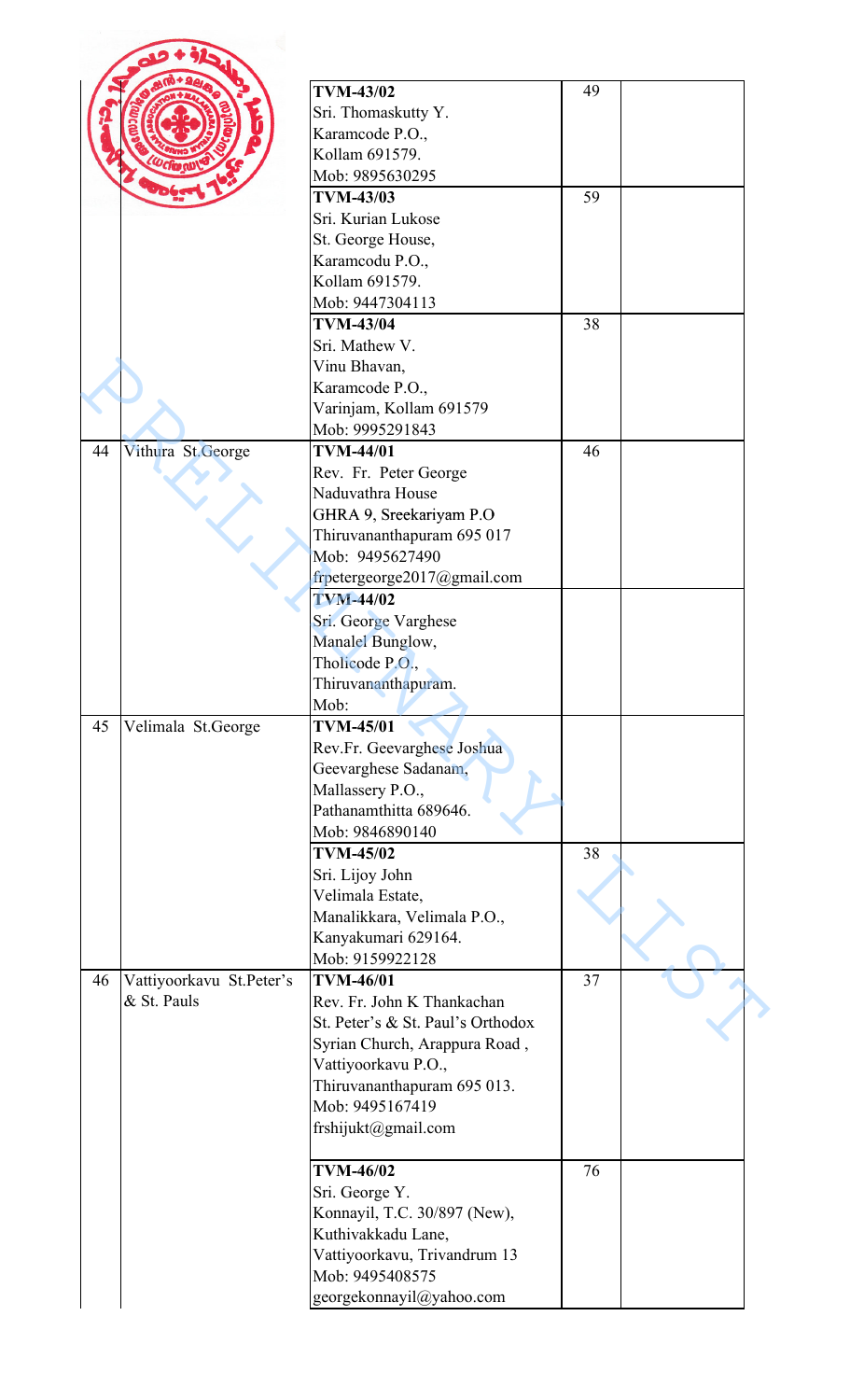|    |                        | <b>TVM-46/03</b>                  | 61 |  |
|----|------------------------|-----------------------------------|----|--|
|    |                        | Sri. Stephen P.E.                 |    |  |
|    |                        | HRA-26, Harithagiri,              |    |  |
|    |                        | Kanjirampara P.O.,                |    |  |
|    |                        | Trivandrum 695030.                |    |  |
|    |                        | Mob: 7994811167                   |    |  |
|    |                        |                                   |    |  |
|    |                        | stephen.pokkattuvilayil@gmail.com |    |  |
| 47 | Vadakangulam           | <b>TVM-47/01</b>                  | 41 |  |
|    | St. Thomas             | Rev. Fr. Geevarghese Kaniantra    |    |  |
|    |                        | Kaniantra Pallathu, SRA 21,       |    |  |
|    |                        | Kazhakuttom P.O. 695582.          |    |  |
|    |                        | Mob: 9847003595                   |    |  |
|    |                        | email:geogy82@gmail.com           |    |  |
|    |                        | <b>TVM-47/02</b>                  | 55 |  |
|    |                        |                                   |    |  |
|    |                        | Sri. Joy Jacob M.                 |    |  |
|    |                        | Flat No. D-191                    |    |  |
|    |                        | AnuVijay Township P.O.,           |    |  |
|    |                        | Radhapuram,                       |    |  |
|    |                        | Tirumelveli 627120.               |    |  |
|    |                        | Mob: 09442065829                  |    |  |
|    |                        | joyjacob@npcil.co.in              |    |  |
|    |                        |                                   |    |  |
| 48 | Chittazha St. Thomas   | <b>TVM-48/01</b>                  | 61 |  |
|    |                        | Very Rev.Dr. Joseph Samuel        |    |  |
|    |                        | Karukayil Cor-Episcopa            |    |  |
|    |                        | Karukayil,                        |    |  |
|    |                        | T.K.D. Road, Muttada P.O,         |    |  |
|    |                        | Thiruvananthapuram -695 025       |    |  |
|    |                        | Mob: 9447450612                   |    |  |
|    |                        |                                   |    |  |
|    |                        | jskarukayil@gmail.com             |    |  |
|    |                        | <b>TVM-48/02</b>                  | 50 |  |
|    |                        | Sri. Saji T. Koshy                |    |  |
|    |                        | Amariah Daffodils,                |    |  |
|    |                        | 4C Bellevuc Farourite Homes,      |    |  |
|    |                        | Kalppada, Kattayam P.O.,          |    |  |
|    |                        | Trivandrum 695043.                |    |  |
|    |                        | Mob: 9961110243                   |    |  |
|    |                        |                                   |    |  |
|    |                        | shaji.cladtech@gmail.com          |    |  |
| 49 | Aduthala Thevoor       |                                   |    |  |
|    | St. George             |                                   |    |  |
| 50 | Kummalloor Mar         |                                   |    |  |
|    | Rersouma               |                                   |    |  |
| 51 | Adichanalloor          |                                   |    |  |
|    | St. George             |                                   |    |  |
| 52 | Kattachal St. Ignatius |                                   |    |  |
|    |                        |                                   |    |  |
| 53 | Thiruvananthapuram     |                                   |    |  |
|    | St.Peter's             |                                   |    |  |
|    |                        |                                   | 51 |  |
|    | Varinjavila St. George | <b>TVM-54/01 (UDC-1)</b>          |    |  |
|    |                        | Rev.Fr. Koshy George Varinjavila  |    |  |
|    |                        |                                   |    |  |
|    |                        | Varinjavila Bunglow               |    |  |
|    |                        | Meeyannoor P.O,                   |    |  |
|    |                        | Kollam-691537.                    |    |  |
|    |                        | Mob: 9447402190                   |    |  |
| 54 |                        | fr.koshy@gmail.com                |    |  |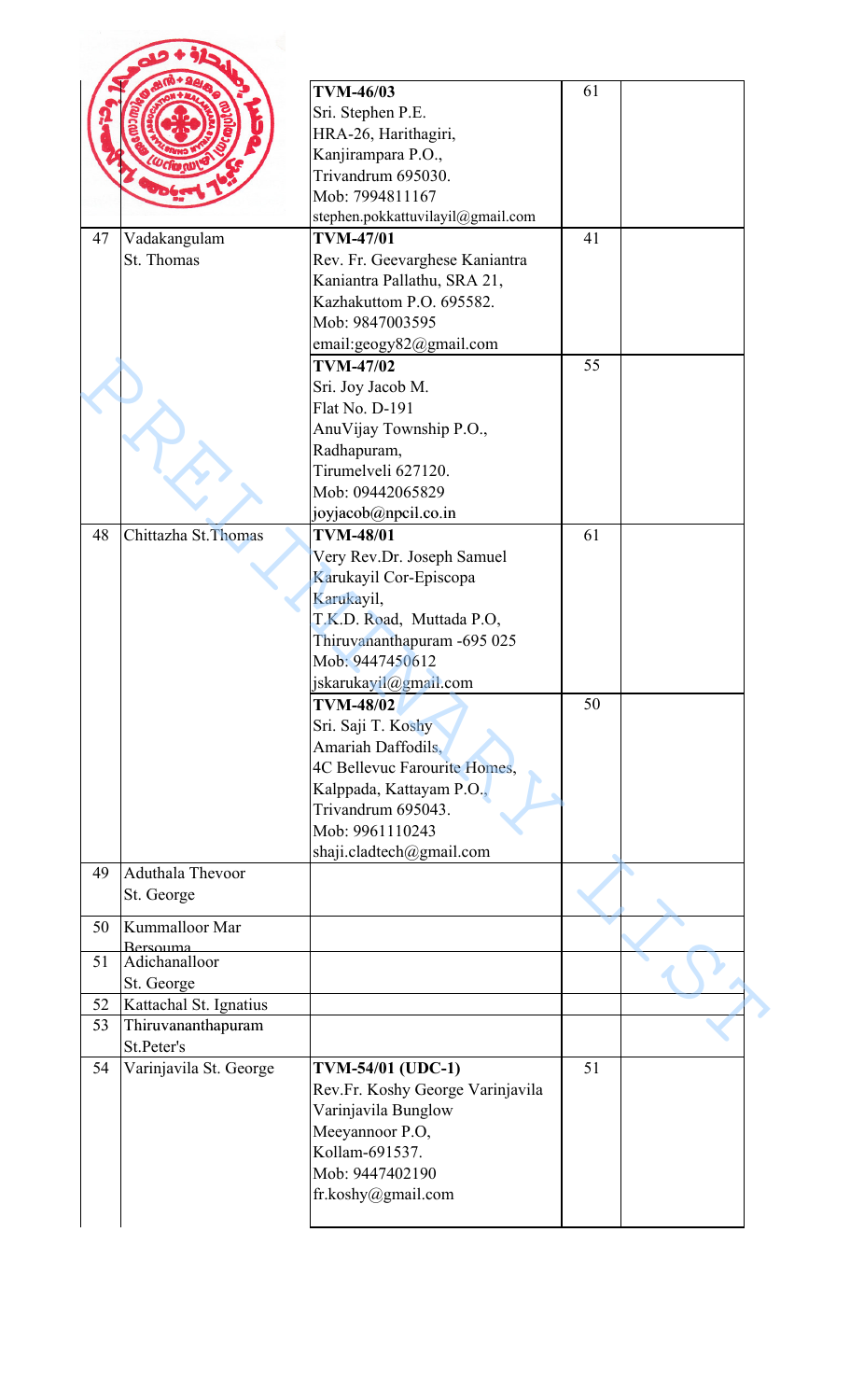|                |                     | TVM-54/02 (UDC-1)                                   | 65 |  |
|----------------|---------------------|-----------------------------------------------------|----|--|
|                |                     | Sri. Mathaikutty A.                                 |    |  |
|                |                     | July Bhavan,                                        |    |  |
|                |                     | Meeyannoor P.O,                                     |    |  |
|                |                     | Kollam-691537.                                      |    |  |
|                |                     | Mob: 8590499627                                     |    |  |
|                |                     | hoshith3@gmail.com                                  |    |  |
| 55             | Thiruvithamcode St. |                                                     | 63 |  |
|                |                     | <b>TVM-55/01 (UDC-2)</b><br>V.Rev. Bersleebi Ramban |    |  |
|                | Mary's              |                                                     |    |  |
|                |                     | St. Marys Orthodox Church,                          |    |  |
|                |                     | Thiruvithamcode P.O., Kalkulam,                     |    |  |
|                |                     | K.K. District,<br>Tamil Nadu 629174                 |    |  |
|                |                     |                                                     |    |  |
|                |                     | Mob-9847876797                                      |    |  |
|                |                     | <b>TVM-55/01 (UDC-2)</b>                            | 56 |  |
|                |                     | Sri. A.J. Koshy                                     |    |  |
|                |                     | Alummoottil House,                                  |    |  |
|                |                     | Kalkulam, K.K. District,                            |    |  |
|                |                     | Tamil Nadu 629164                                   |    |  |
|                |                     | Mob: 9360370514                                     |    |  |
|                |                     | koshyaj1966@gmail.com                               |    |  |
|                |                     | ELECTED MANAGING COMMITTEE MEMBERS 2017-22          |    |  |
| 1              |                     | Rev. Fr. Mathew Abraham                             |    |  |
|                |                     | Neduvilayil House,                                  |    |  |
|                |                     | Edamulackal P.O.                                    |    |  |
|                |                     | Anchanal 691306.                                    |    |  |
|                |                     | Mob: 9447556186                                     |    |  |
|                |                     |                                                     |    |  |
|                |                     | frmathewabraham63@gmail.com                         |    |  |
| $\overline{2}$ |                     | <b>Rev.Fr. Samuel Mathew</b>                        |    |  |
|                |                     | Nidhi Nilayam,                                      |    |  |
|                |                     | Vayackal P.O.,                                      |    |  |
|                |                     | Ayoor, Kollam-691532.                               |    |  |
|                |                     | Mob: 9447398449                                     |    |  |
|                |                     |                                                     |    |  |
|                |                     | frsamuelmathewayoor@gmail.co                        |    |  |
| 3              |                     | m<br>Sri. Benil Mathew                              |    |  |
|                |                     |                                                     |    |  |
|                |                     | Kootarazhikathu Rehaboth,                           |    |  |
|                |                     | Marakkulam, Aduthala P.O.,                          |    |  |
|                |                     | Kollam 691579.                                      |    |  |
|                |                     | Mob: 9496331076                                     |    |  |
|                |                     | benilmathew5@gmail.com                              |    |  |
| 4              |                     | Sri. Joseph Sam                                     |    |  |
|                |                     | (Babu Parayil)                                      |    |  |
|                |                     | Parayil, 2-A Sree Dhanya Castle,                    |    |  |
|                |                     | Kowdiar,                                            |    |  |
|                |                     | Thiruvananthapuram 695003                           |    |  |
|                |                     | Mob: 9895318386                                     |    |  |
|                |                     |                                                     |    |  |
|                |                     | babuparavil7@yahoo.com                              |    |  |